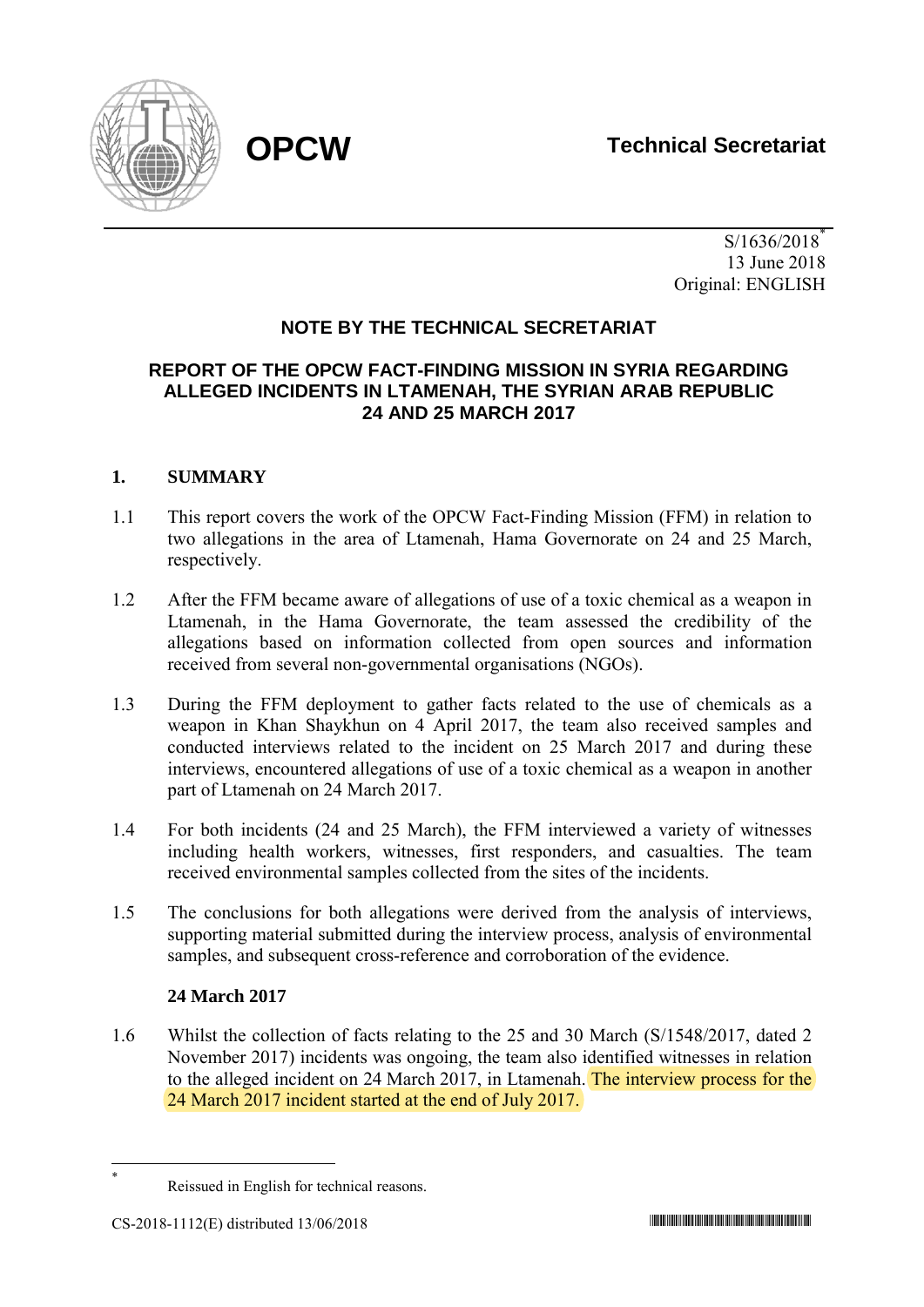- 1.7 Once the impact locations of the incident on 24 March 2017 were determined during the interviews, the FFM coordinated the sample collection from these locations with an NGO.
- 1.8 The FFM concluded that sarin was very likely used as a chemical weapon in the south of Ltamenah on 24 March 2017.

## **25 March 2017**

- 1.9 The alleged incident of 25 March was widely reported in the media as targeting an area where an operating field hospital was located and in which one "barrel" cylinder fell inside the main entrance hall of the hospital and a doctor lost his life.
- 1.10 The FFM determined that chlorine was released from cylinders through mechanical impact. The FFM concluded that chlorine was very likely used as a chemical weapon at Ltamenah Hospital and the surrounding area on 25 March 2017.

# **2. LEGAL FRAMEWORK**

- 2.1 The FFM was set up in May 2014 "to establish facts surrounding allegations of the use of toxic chemicals, reportedly chlorine, for hostile purposes in the Syrian Arab Republic" on the basis of the Director-General's authority under the Chemical Weapons Convention (hereinafter "the Convention") to seek to uphold at all times the object and purpose of the Convention, as reinforced by the relevant decisions of the OPCW Executive Council (hereinafter "the Council").
- 2.2 The terms of reference of the FFM were mutually agreed upon by the OPCW and the Syrian Arab Republic through the exchange of letters between the OPCW Director-General and the Government of the Syrian Arab Republic, dated 1 and 10 May 2014, respectively (Annex to the Note by the Technical Secretariat S/1255/2015, dated 10 March 2015).
- 2.3 The continuation of the FFM was subsequently endorsed by the Council in decision EC-M-48/DEC.1, dated 4 February 2015, as recalled by United Nations Security Council resolution 2209 (2015), and subsequently decision EC-M-50/DEC.1, dated 23 November 2015. Both of these Council decisions and resolution 2209 (2015) require the FFM to study all available information relating to allegations of the use of chemical weapons in the Syrian Arab Republic, including that provided by the Syrian Arab Republic and by others.

# **3. METHODOLOGY**

- 3.1 The FFM followed the same methodology developed in previous missions. This methodology has been comprehensively described in previous reports and therefore will not be repeated in detail here.
- 3.2 Whilst the overarching methodology has been consistently applied in establishing facts related to the use of chemicals as weapons in Syria, there is a unique set of circumstances presented by each allegation. These circumstances include access to physical evidence, electronic evidence, witnesses, and documentation, in addition to evaluating the time lag between the alleged incident and access. As such, the differing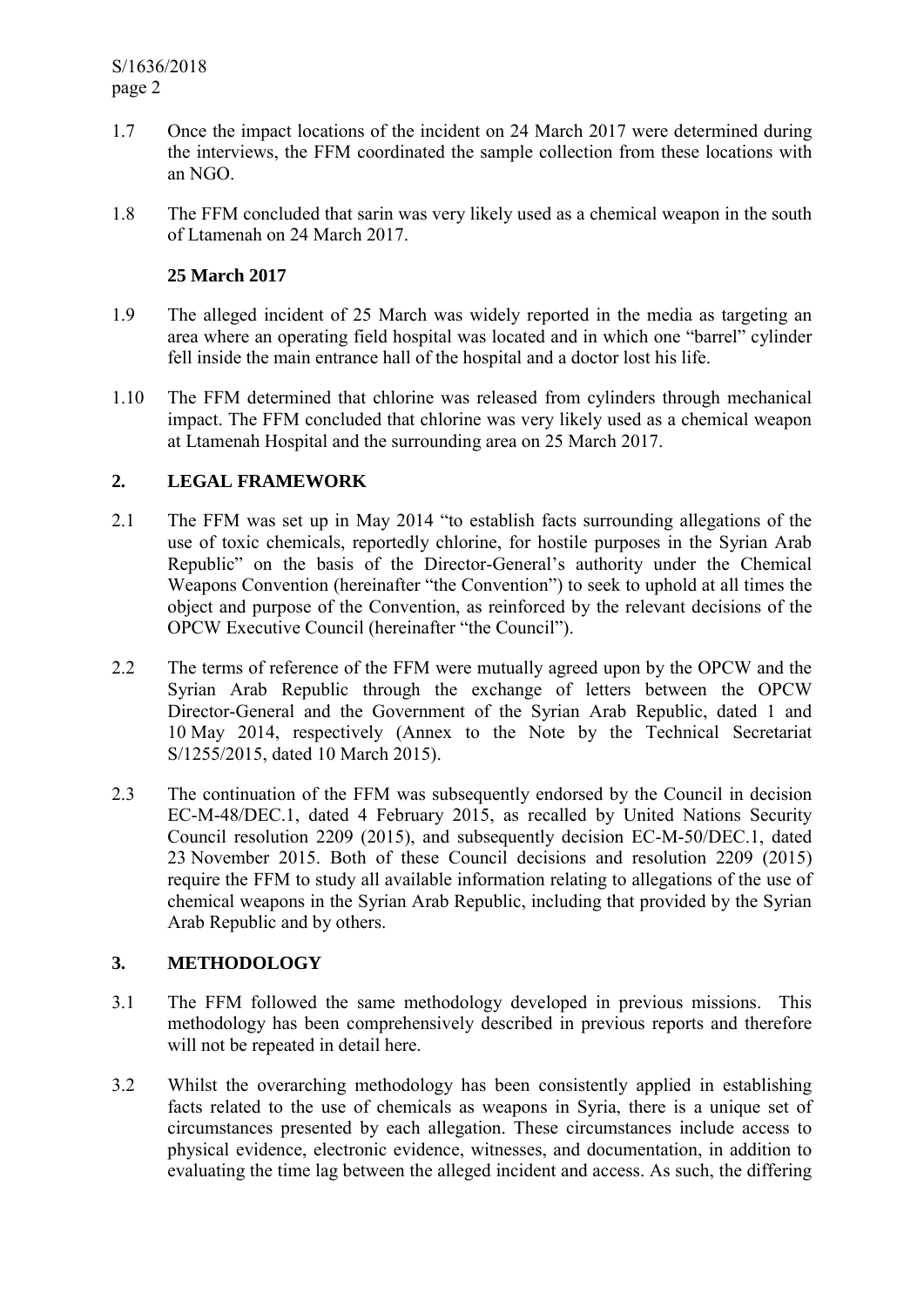circumstances of each alleged incident assign lesser or greater relevance to the various components of the detailed methodology.

- 3.3 In particular, the evidentiary value of samples taken mostly close to the time of the alleged incident and supported by photographic and video evidence and in association with witness testimony was balanced against the evidentiary value of the FFM's visit to the site some time later to collect its own samples.
- 3.4 Accordingly, the FFM reviewed and compared the methodology in S/1318/2015.Rev.1 (dated 17 December 2015) and Add.1 (dated 29 February 2016), S/1319/2015 and S/1320/2015 (both dated 29 October 2015), S/1444/2016 (dated 21 December 2016), S/1491/2017 (dated 1 May 2017), S/1510/2017 (dated 29 June 2017), S/1548/2017 (dated 2 November 2017) and S/1626/18 (dated 15 May 2018) to ensure that, with respect to previous allegations, the application of the investigative approach was consistent.
- 3.5 To reach its conclusions, the FFM looked at the combination, consistency, and corroboration of evidence gathered in its entirety.
- 3.6 Reference documentation is listed in Annex 1.

### **4. DEPLOYMENT DETAILS AND CHRONOLOGY**

#### **Pre-deployment**

- 4.1 After an incident was reported in the media concerning alleged use of chlorine that hit a field hospital in Ltamenah on 25 March 2017, the team conducted further open-source research and commenced the collection and review of all relevant information about the allegation. The majority of sources consisted, at an initial stage, of news media and the websites of various NGOs (Annex 2).
- 4.2 Subsequently, the FFM obtained further information from NGOs and expanded its search for potential interviewees and evidence regarding this allegation. Active monitoring of the media by the Information Cell and the FFM continued.
- 4.3 During this pre-deployment phase, the FFM was mobilised on 5 April 2017 (as detailed in S/1497/2017, S/1510/2017, and S/1548/2017) concerning the use of a chemical weapon in Khan Shaykhun on 4 April 2017. Whilst the team concentrated on this incident, additional information also became available about other allegations.
- 4.4 In light of the information revealed during the interviews on the potential use of a chemical as a weapon in Ltamenah on 24 March 2017, the FFM team further expanded its search for potential interviewees and possible evidence to include this alleged incident as well.
- 4.5 The FFM noted that during an investigation, complete, direct, and immediate access to the site of an alleged incident provides the greatest opportunity to collect information. As with all the allegations and incidents referenced in previous reports of the FFM (see paragraph 3.4 above), various constraints, mainly related to security, have not enabled immediate access to sites by the FFM.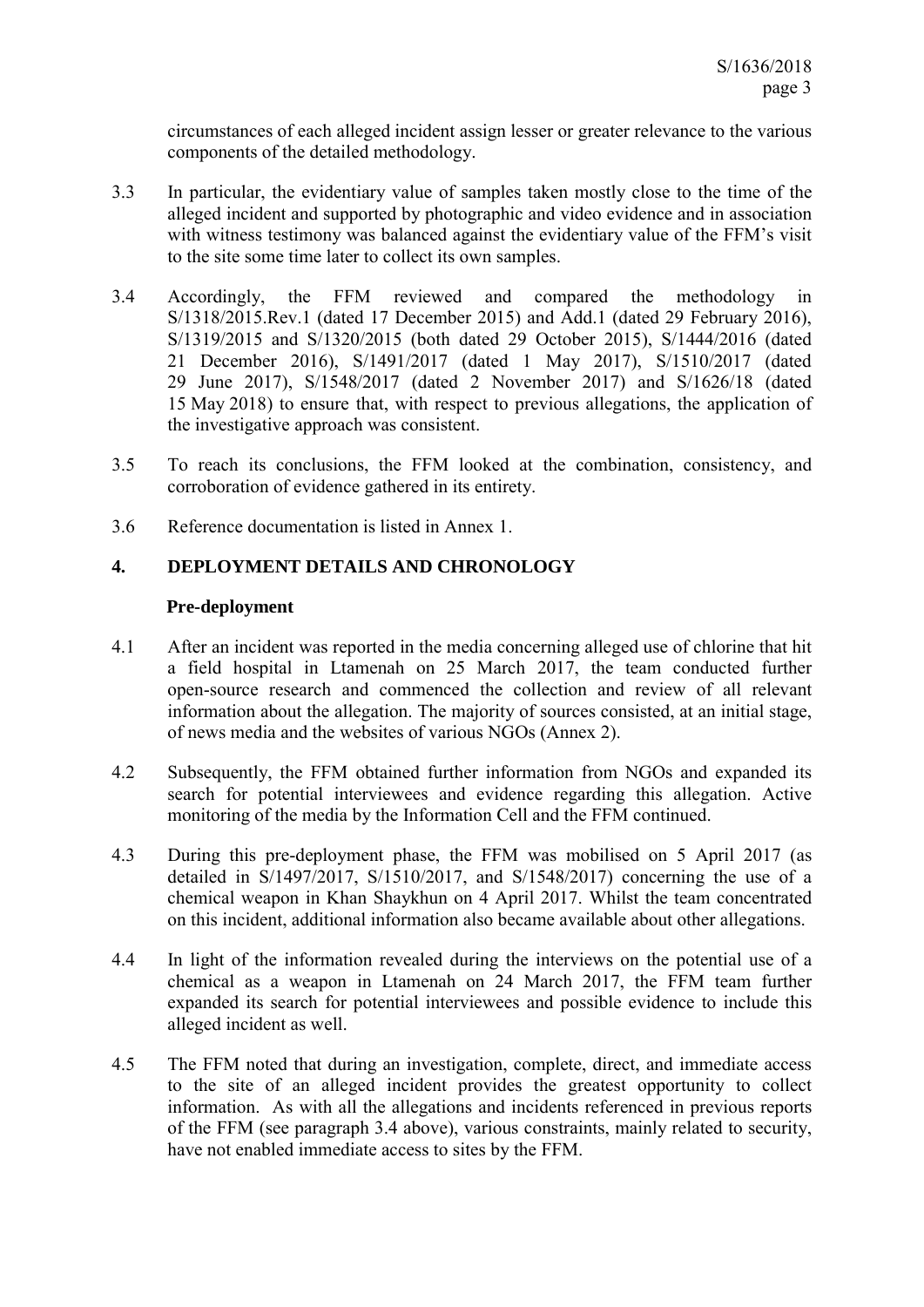S/1636/2018 page 4

- 4.6 Given that those constraints prevented a team deployment to the location of the alleged incident, the FFM determined that the principal methods for collecting and evaluating the credibility of information include the following: examination of existing reports; assessment and corroboration of background information; conduct of interviews with relevant medical care providers, alleged casualties, and other individuals linked to the reported incident; review of documentation and records provided by interviewees; analysis of the signs and symptoms of casualties as reported by interviewees; and receipt of environmental samples, for subsequent analysis.
- 4.7 The FFM team identified relevant witnesses through face-to-face interviews or teleconference calls, open-source research, medical records provided to the team, and through interaction with NGOs. Access to witnesses was coordinated with NGOs.
- 4.8 In addition to liaising with representatives of several NGOs, including but not limited to the Same Justice Chemical Violations Documentation Centre in Syria (CVDCS) and the Syrian Civil Defence (SCD), also known as White Helmets, the FFM also contacted witnesses and confirmed their willingness to provide testimony and potential evidence. Furthermore, the FFM coordinated with the NGOs to organise the movement of the witnesses.

#### **Deployment activities**

- 4.9 The FFM held its first interview on 10 April 2017, concerning an alleged incident in the area of Ltamenah on 25 March 2017. Throughout the interviews, including those relating to Ltamenah on 30 March 2017 and Khan Shaykhun on 4 April 2017, additional allegations were raised by the interviewees. These included allegations of an incident on 24 March (in Ltamenah, Khattab, and Qomhane) and on 3 April (in Hobait and Al-Tamanah); all in 2017.
- 4.10 Subsequently, the FFM began collecting information on the alleged incident on 24 March 2017. Based on the statements of the interviewees, the FFM identified witnesses and contacted NGOs for coordination.
- 4.11 During the first interview on 10 April 2017, the FFM received environmental samples relating to the alleged incident of 25 March 2017 from the interviewee. Further environmental samples were provided on 12 April 2017 and 19 February 2018 by an NGO.
- 4.12 Based on information supplied during interviews, the FFM identified munition parts that were of potential interest in relation to the alleged incident of 24 March 2017 and arranged for their collection by an NGO. As a result, further environmental samples and remnants of alleged munition parts were received by the FFM team on 19 February 2018.
- 4.13 From the moment of their receipt by the team, all samples were handled in accordance with applicable OPCW procedures, including the application of seals by the FFM team. The samples relating to the 24 March 2017 and 25 March 2017 incidents were analysed by two designated laboratories (DLs). The results are presented in Section 5 below.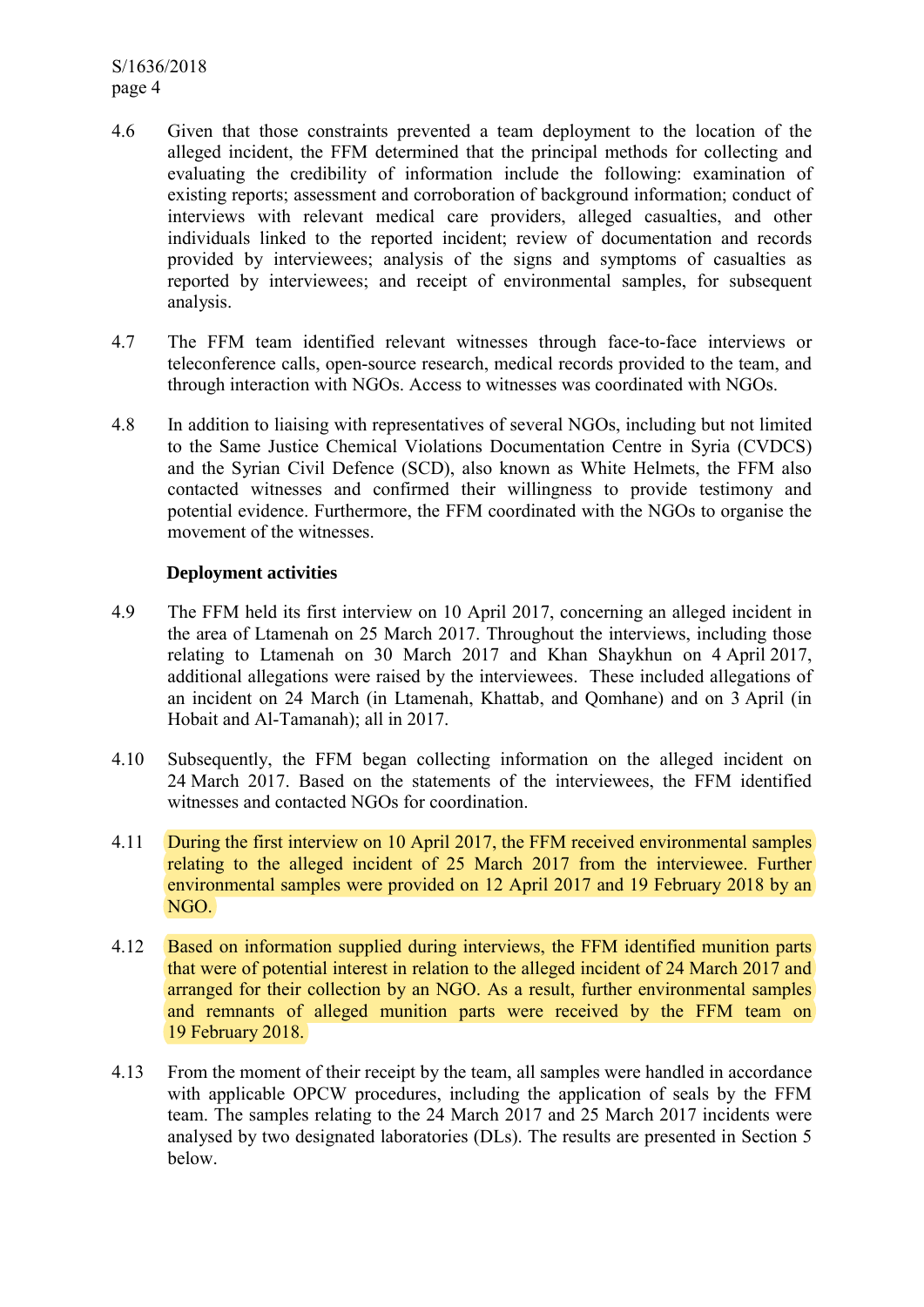### **5. INCIDENT SUMMARY AND ANALYSIS**

- 5.1 The following narratives are derived solely from interviews and, where possible, corroborated by different interviewees and evidence gathered by the team.
- 5.2 For reporting purposes, facilities that provide medical treatment are generically referred to as medical facilities. These include established major hospitals, smaller specialist hospitals, field hospitals, and basic medical centres that offer little more than first aid.
- 5.3 Owing to concerns raised by some of the witnesses, medical facilities—aside from those mentioned specifically herein—are not individually identified in this report. For ease of reporting, they have been assigned individual codes except for the specific medical facility that was directly related to the allegation (Ltamenah Hospital).

#### **Ltamenah**

- 5.4 Ltamenah is a village in the district of Mahardah within the Hama Governorate of the Syrian Arab Republic. It is located approximately 40 km northwest of Hama City, 70 km south of Idlib City and roughly 15 km to the south of Khan Shaykhun. Prior to the conflict (based on figures from the 2004 census), the population of the village and the surrounding area was approximately 16,000.
- 5.5 Software from http://en-ca.topographic-map.com/ was used in conjunction with Google Maps to produce the topography of Ltamenah and the surrounding area, as shown in Figure 1 below.



# **FIGURE 1: TOPOGRAPHY OF LTAMENAH AND SURROUNDING AREA**

5.6 In March 2017, at the time of the alleged incidents, the town was not under Government control. The following figure shows the relative location of the city in northern Syria.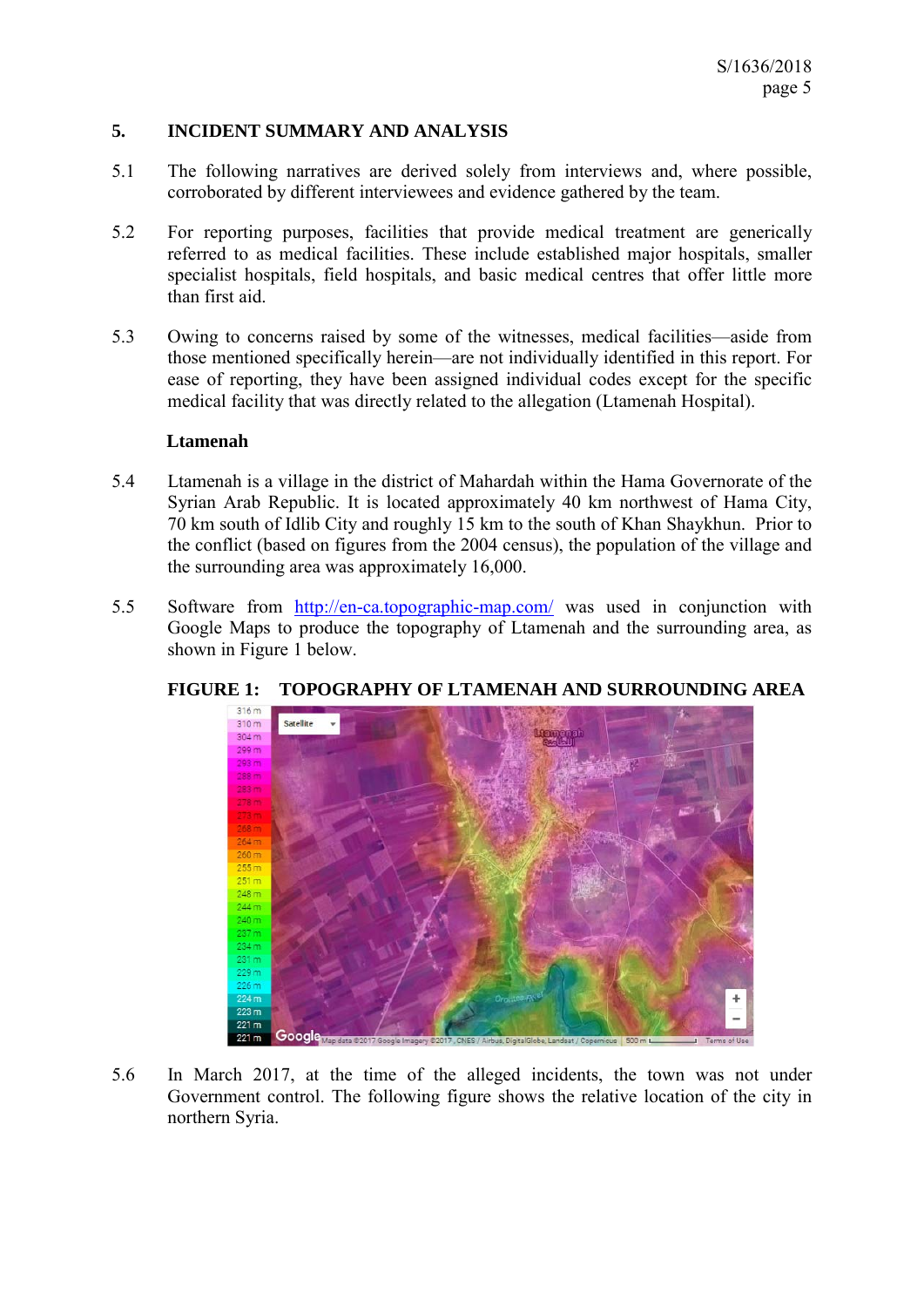# **FIGURE 2: LTAMENAH AND ITS LOCATION WITHIN NORTHERN SYRIA**



## **24 March 2017**

5.7 The FFM retrieved online retrospective meteorological data on 24 March 2017 at the time of the incident. The weather information was retrieved from https://de.worldweatheronline.com.

# **TABLE 1: WEATHER INFORMATION FOR THE CITY OF LTAMENAH ON 24 MARCH 2017**

| Time  | <b>Temperature</b> | Wind<br>direction | <b>Wind</b><br>speed | <b>Precipitation</b> | <b>Clouds</b> | <b>Humidity</b> |
|-------|--------------------|-------------------|----------------------|----------------------|---------------|-----------------|
| 06:00 | 10 °C              |                   | m/s                  | $0.0 \,\mathrm{mm}$  | 6%            | 50%             |

5.8 Between 28 July 2017 and 8 March 2018, inclusive, the FFM interviewed six people in person, including doctors and patients. All interviewees were male.

### **TABLE 2: INTERVIEWEE DETAILS**

|                       | <b>Interviewee</b> | <b>Male</b> | <b>Female</b> | Primary<br>casualty | <b>Secondary</b><br>casualty |
|-----------------------|--------------------|-------------|---------------|---------------------|------------------------------|
| Treating physicians   |                    |             |               |                     |                              |
| Medical support staff |                    |             |               |                     |                              |
| Witness               |                    |             |               |                     |                              |
| Sampler               |                    |             |               |                     |                              |
| <b>Total</b>          |                    |             |               |                     |                              |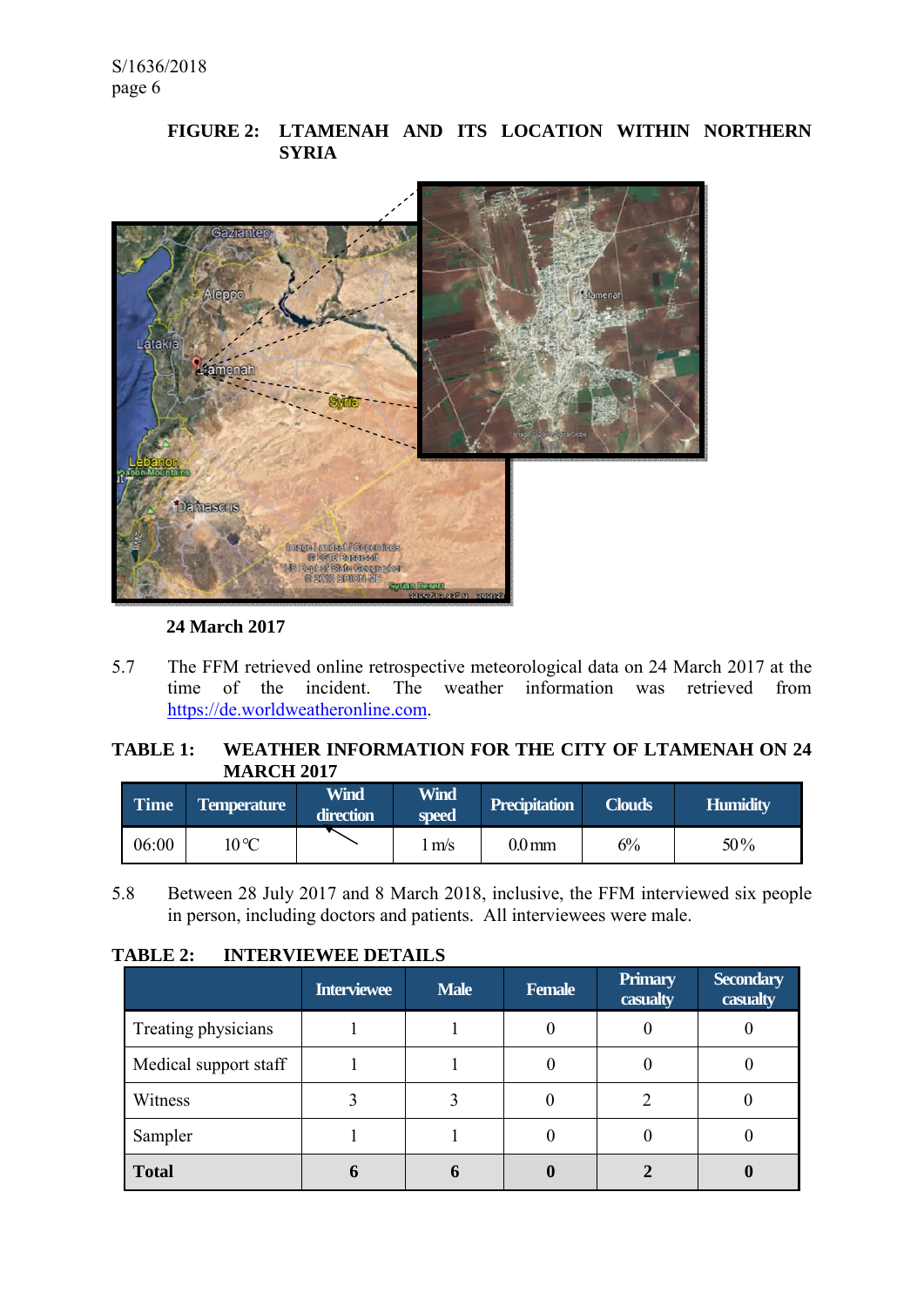#### **24 March 2017: Narrative**

- 5.9 A witness reported being awoken on 24 March 2017 at approximately 05:45 by the sound of a plane launching at least two munitions in the southern outskirts of Ltamenah. The first munition made impact in the agricultural lands south of the city, producing a mild detonation and generating no smoke (first impact point). The second munition made impact 10 minutes later, about 100 meters south of the first impact point producing a strong detonation and smoke. Another separate witness indicated that the first munition contained a chemical that was not chlorine, and that the second one was of a more conventional nature (second impact point).
- 5.10 During the first few minutes following the initial detonation, people who were within a distance of 200 meters from the impact point started experiencing shortness of breath, abdominal pain, dizziness, headache, and tightness in the chest. Since several people had similar complaints, they left the area and self-reported to Ltamenah Hospital.
- 5.11 The Ltamenah Hospital medical personnel stated that casualties began arriving around 06:00. They presented with agitation, shortness of breath, and pinpoint pupils. After phone consultation with a physician experienced in treating chemical exposure, they were undressed, washed outside the hospital, and treated for exposure to an organophosphorus chemical. All cases were reported as mild by medical personnel.
- 5.12 Witnesses estimated up to 30 casualties, including women, men, and children. There were two groups of casualties: the first group consisted of two families who were sleeping in caves in the southern residential area of Ltamenah; the second group consisted of several men located in the agricultural land outside the city, close to the first impact point.
- 5.13 As described above, the impact location of the alleged chemical munition was approximately 200 meters east of the location of the second group affected in the agricultural lands, and southeast of the residential location of the first group. This residential area of Ltamenah was described as being a few hundred meters from the place of impact. The wind was reported to be blowing toward the northwest at the time of impact.
- 5.14 Casualties in the vicinity of the first impact point reported not smelling anything before the onset of symptoms. One witness who inspected the first crater described it as being about 1.5 meters in diameter by one meter in depth. Inside, there was a bubbling liquid and metal fragments. Another witness who saw the crater on the first day described the bubbling liquid as similar to water. Days later, the same crater was seen having a black bubbling liquid. According to both witnesses, a burning sensation on the skin was felt when approaching the crater and dead animals and burnt vegetation were found within 200 meters in the direction of the wind.
- 5.15 The crater at the second impact point was described as being of a significantly larger diameter and greater in depth. Metal fragments associated with conventional munitions were located inside.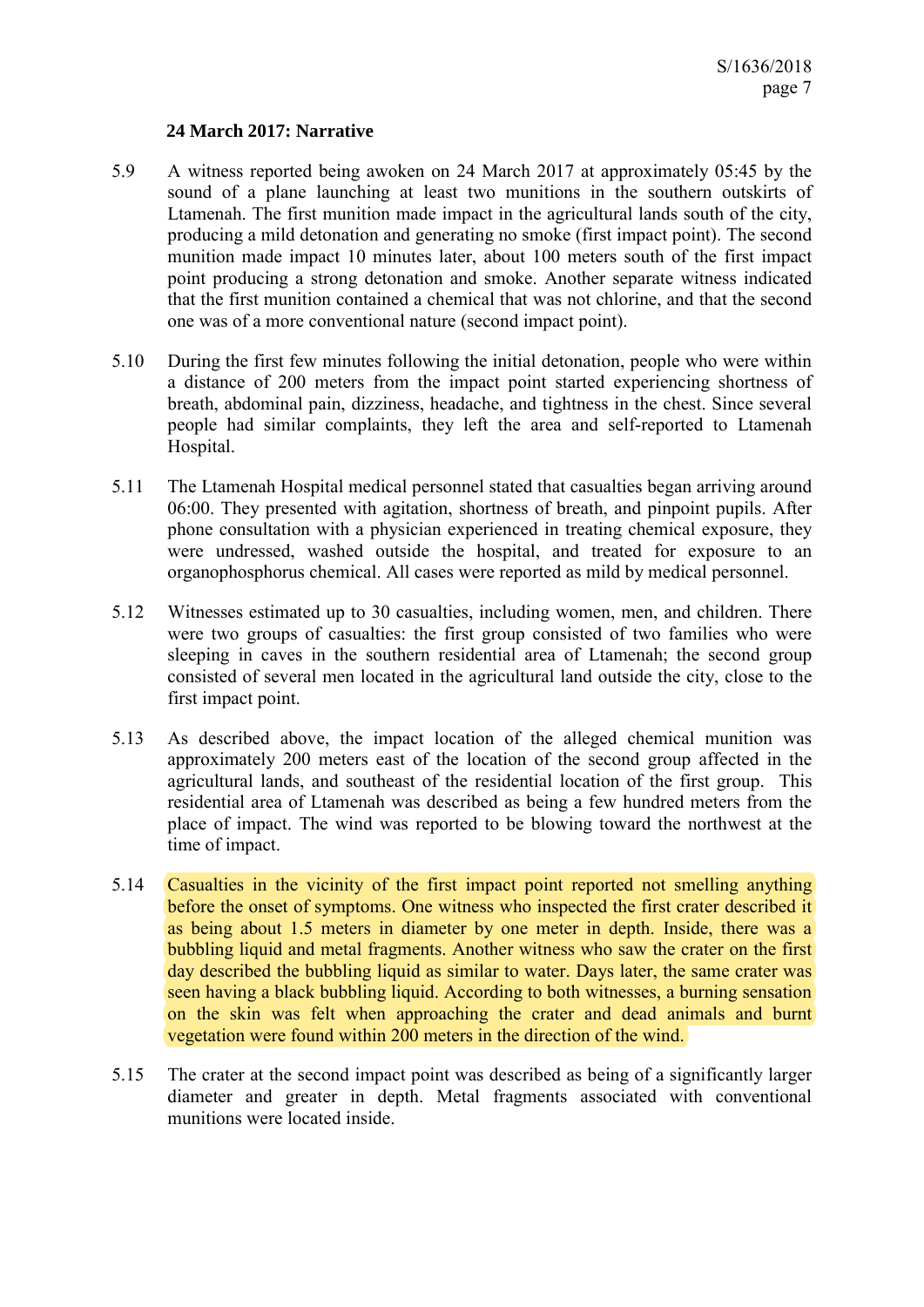## **24 March 2017: Location of alleged incident and casualties**

5.16 The location of the alleged incident was in arable farmland where armed groups were stationed. A small number of agricultural workers were also present in the area at the time. The following figure shows the two impact points of munitions on 24 March 2017.

## **FIGURE 3: IMPACT LOCATIONS ON 24 MARCH 2017 IN SOUTH LTAMENAH**



5.17 The following figure shows the location of casualties who went to Ltamenah Hospital for treatment.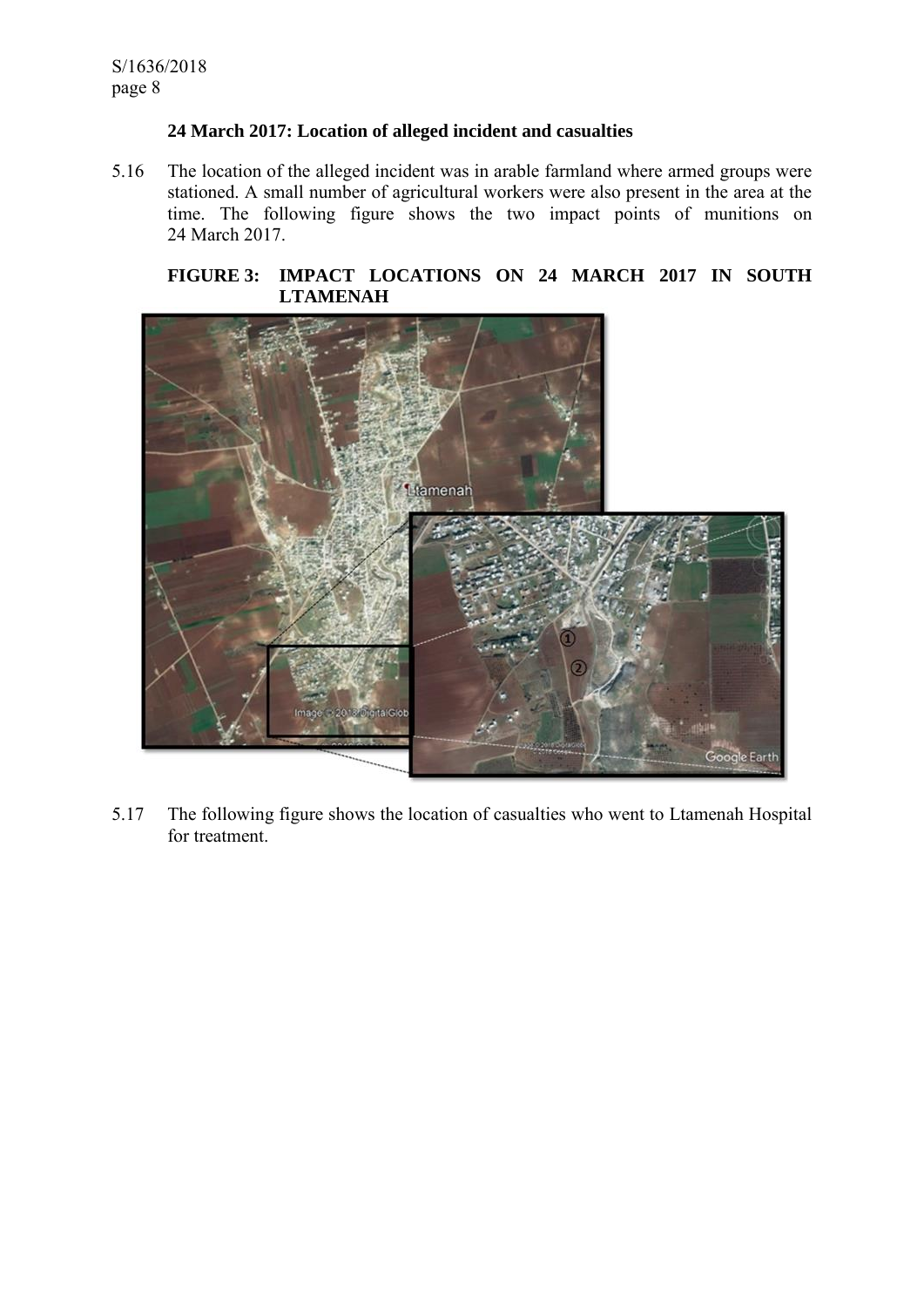#### **FIGURE 4: LOCATION OF THE ALLEGED INCIDENT AND PRIMARY CASUALTIES**



5.18 According to witnesses, all primary casualties were located both in caves close to the location of the alleged incident, and in a residential area in southern Ltamenah. One member of the medical treating staff who was interviewed also reported secondary contamination.

### **24 March 2017: Epidemiological analysis**

#### **Information gathered from medical personnel**

- 5.19 The team interviewed one physician and one member of the medical support staff who worked at Ltamenah Hospital. The following is a summary of their testimony.
- 5.20 At approximately 06:00, casualties began arriving from a residential area in Ltamenah via civilian vehicles. The physician reported treating 16 civilians at the hospital. No hospital admission or treatment records were available at the time of the interviews and details such as age distribution and gender were not available.
- 5.21 Incoming patients were described as having a nonspecific irritating smell that was dissimilar to chlorine. All patients were decontaminated with water prior to entering to the emergency department.
- 5.22 All casualties are reported to have presented with shortness of breath, miosis, cough, oral hypersecretion, and perceived agitation. There were no reported skin, pulmonary, or vital sign abnormalities. All cases are described as being mild presentations and patients were discharged within 24 hours.
- 5.23 All patients received atropine with subsequent alleviation of miosis and secretions. Additionally, all patients received oxygen, bronchodilators, and corticosteroids. Two adult patients received diazepam and were transferred to another facility for continued treatment.
- 5.24 The medical staff had no information regarding the time of onset of physical complaints in relation to the incident.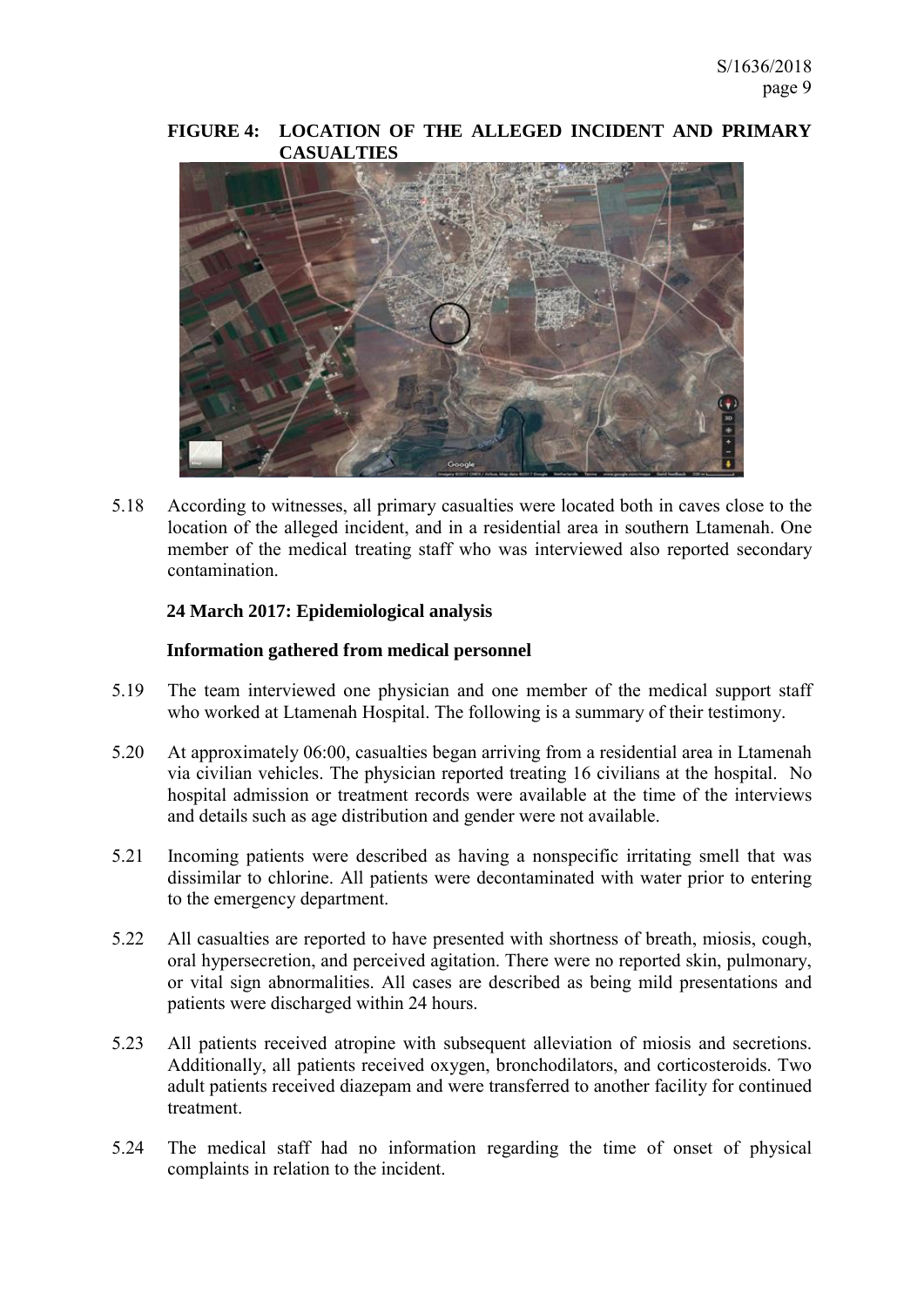#### **Casualties**

- 5.25 The team interviewed two casualties of the alleged attack. Both were asleep in a cave with five other persons and awoke when the alleged munition made impact.
- 5.26 Within one to five minutes after the witnesses left the cave, they described an onset of shortness of breath, headache, visual impairment, abdominal pain, dizziness, and tightness in the chest. They stated that the remaining occupants had similar physical complaints and time of onset.
- 5.27 Subjects alleged previous experience with chlorine exposure. They stated that this feeling was dissimilar and that there was no odour or colour that they typically associate with the alleged use of chlorine as a weapon.
- 5.28 Subjects self-reported to Ltamenah Hospital, where they described approximately 35 patients all with similar complaints. They stated they were treated with oxygen and an unknown medication to dilate their pupils.
- 5.29 Subjects had ongoing complaints of decreased visual acuity, photophobia, tightness in the chest, and shortness of breath for approximately 15 to 25 days after incident, for which they received outpatient treatment.

#### **Onset in relation to the allegation**

5.30 The following figures show patient information provided by treating medical staff, from presentation through to discharge.



# **FIGURE 5: PRESENTATION**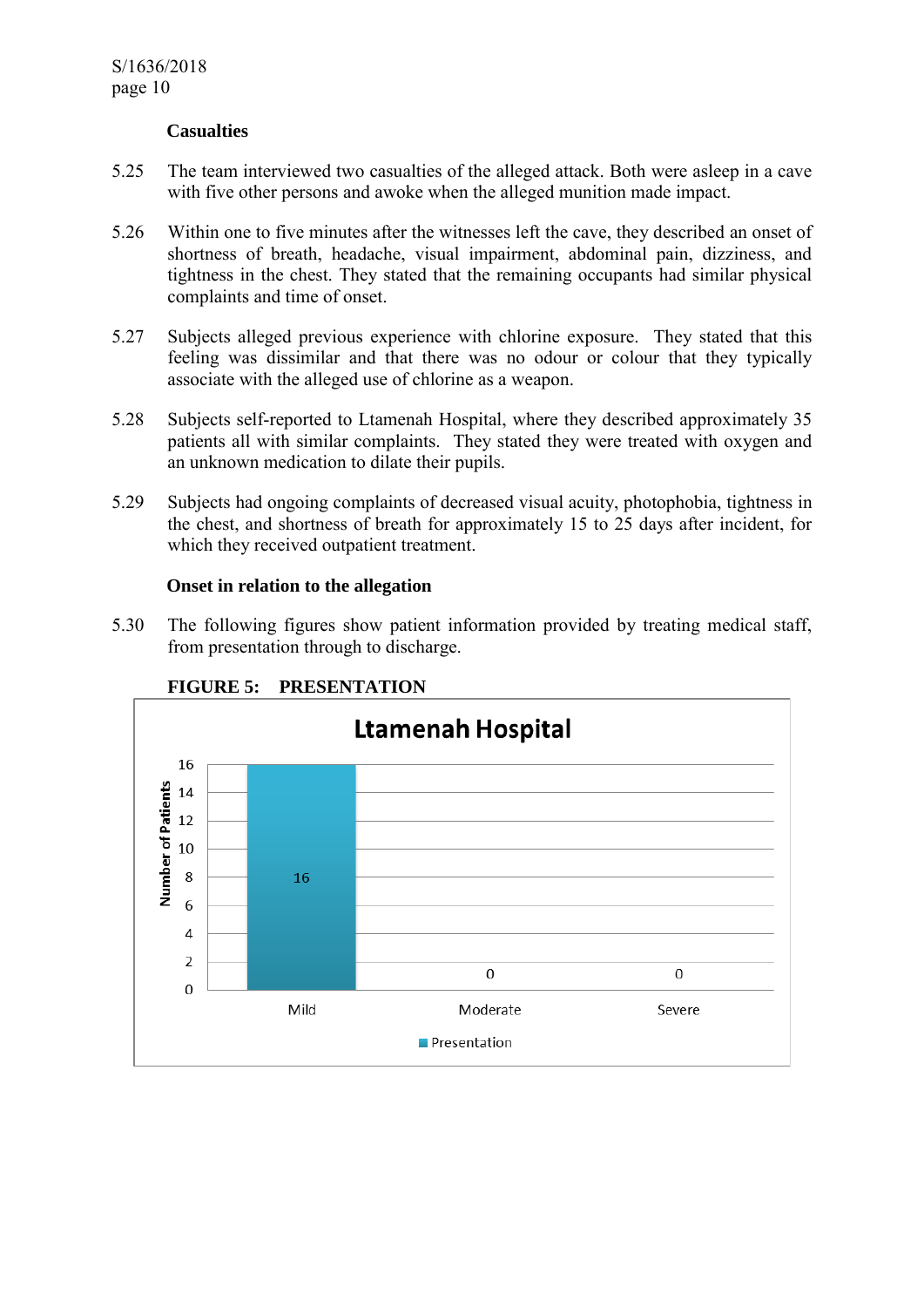

# **FIGURE 7: TREATMENT**

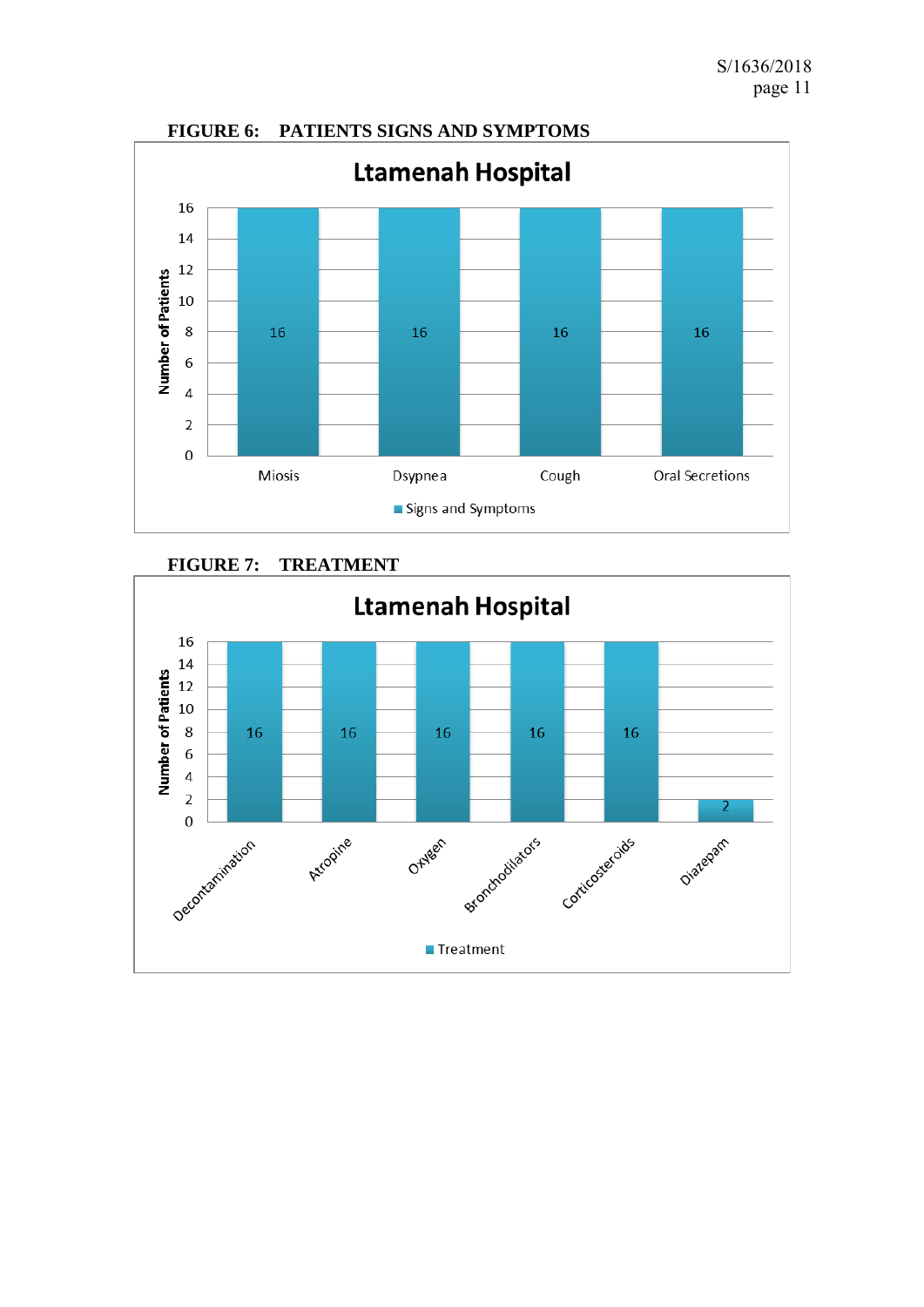

**FIGURE 8: DISPOSITION OF PATIENT** 

- 5.31 The FFM requested hospital documentation from medical staff. However, due to damage sustained to the medical facility on 25 March 2017, it was not possible to provide these records and documentation. This would have allowed cross-checking and corroboration of information gathered from witness statements during interviews.
- 5.32 The signs and symptoms presented and their resulting response to medication are consistent with acetylcholinesterase inhibition.

#### **Samples**

- 5.33 Based on information supplied during interviews, including witness testimony and supporting media files, the FFM identified potentially relevant munition parts and arranged for their collection by an NGO. As a result further environmental samples, including remnants of alleged munition parts, were received by the FFM team on 19 February 2018.
- 5.34 Samples related to the alleged incidents of 24 March 2017 and 25 March 2017 (see below) were not analysed immediately due to the priority assigned to other samples including but not limited to those relating to the incidents in Khan Shaykhun on 4 April 2017 and Ltamenah on 30 March 2017.
- 5.35 At the time of handover, the NGO confirmed that all of these samples were collected by members of the same NGO. The members involved in the sample collection process were also interviewed, and they provided photographs and videos from the location of the alleged incidents, including those related to the sampling process itself.
- 5.36 The following table summarises the results of analyses performed by two DLs. Given the nature of some of the samples, it was not possible to split them and send them to two separate DLs. In this case, the table indicates 'Not analysed', indicating that the sample was not given to the specified DL—not that the DL chose not analyse the sample.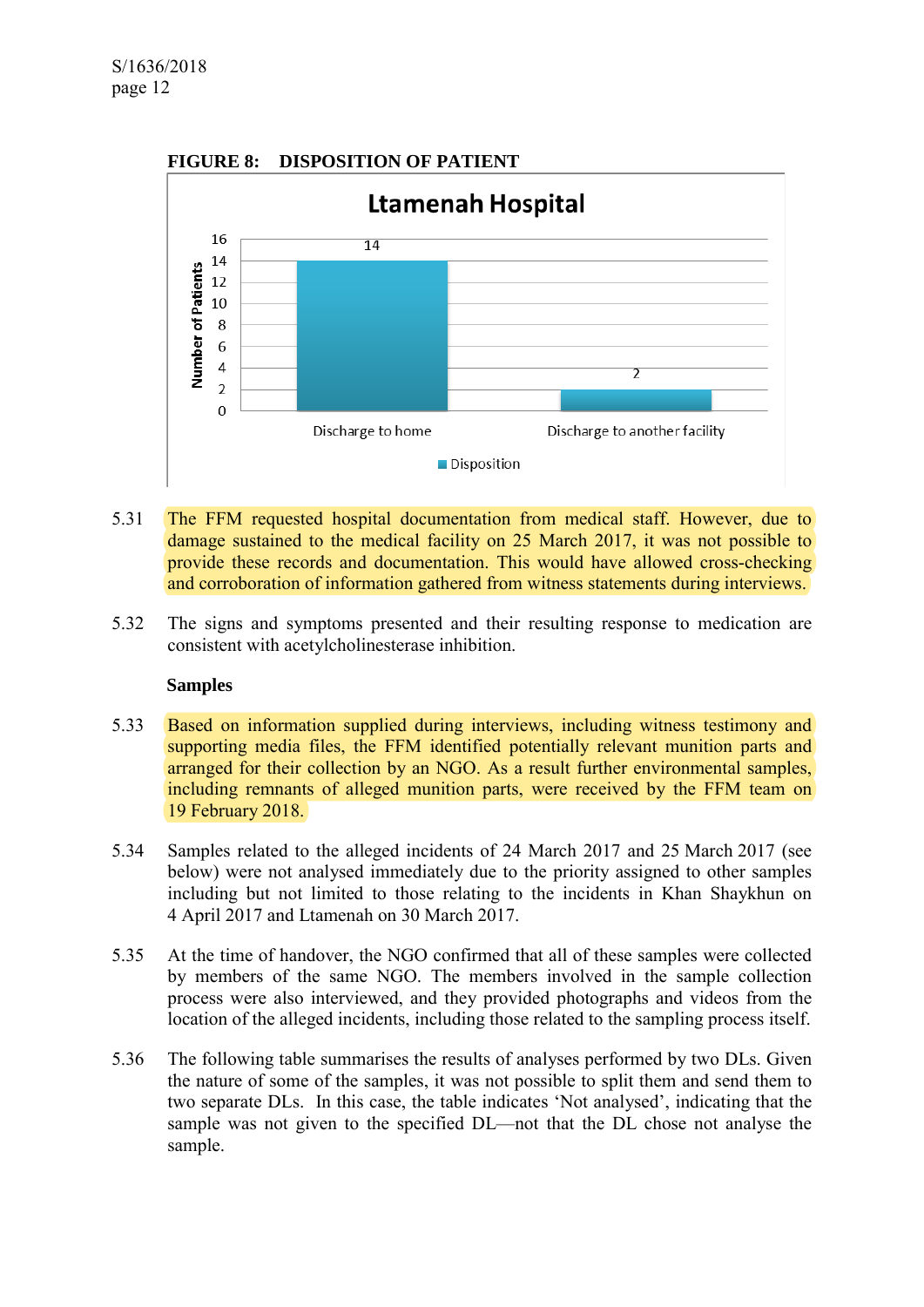|    |                | <b>List of Samples</b> |                                                     | <b>Analysis Results</b>                                             |                                                               |
|----|----------------|------------------------|-----------------------------------------------------|---------------------------------------------------------------------|---------------------------------------------------------------|
| N  | Evidence No.   | Sample Code            | Description                                         | Designated Laboratory 2                                             | Designated Laboratory 3                                       |
| 1. | 20180219172318 | FFM/47/18/SLS18        | Soil from the crater                                | Sarin, EIMP, DIMP, IMPA,<br>IPMPA, Hexamine, Pyro, TPP,<br>TEA, HFP | Sarin, DIMP, IMPA, MPA,<br>Pyro, DIPP, TPP, DIPF,<br>Hexamine |
| 2. | 20180219172319 | FFM/47/18/SLS19        | Soil from the crater                                | Sarin, EIMP, DIMP, IMPA,<br>IPMPA, Hexamine, TPP, TEA,<br>DIPF, HFP | DIMP, IMPA, MPA, DIPP,<br>TPP, DIPF, HFP, Hexamine            |
| 3. | 20180219172325 | FFM/47/18/SDS25        | Metal piece of munition<br>from the crater          | DIMP, IMPA                                                          | <b>MPA</b>                                                    |
| 4. | 20180219172328 | FFM/47/18/SDS28        | Metal piece of munition<br>from the crater          | DIMP, IMPA, MPA, TPP, TEA,<br>Hexamine, HFP                         | Not analysed                                                  |
| 5. | 20180219172329 | FFM/47/18/SDS29        | Metal piece of munition<br>from the crater          | DIMP, IMPA, MPA, TPP,<br>DIPF, Hexamine, MPFA, Pyro,<br>TEA, HFP    | Not analysed                                                  |
| 6. | 20180219172320 | FFM/47/18/SLS20        | Soil at 50 m                                        | <b>DIMP</b>                                                         | Not analysed                                                  |
| 7. | 20180219172321 | FFM/47/18/SLS21        | Soil at 100m under a<br>metal piece                 | DIMP, TEA                                                           | n.d.                                                          |
| 8. | 20180219172326 | FFM/47/18/SDS26        | Metal pieces of munition<br>at 100m from the crater | <b>IMPA</b>                                                         | Not analysed                                                  |
| 9. | 20180219172323 | FFM/47/18/SLS23        | Soil at 150 m                                       | n.d.                                                                | n.d.                                                          |

#### **TABLE 3: LIST OF SAMPLES AND ANALYTICAL RESULTS FROM DESIGNATED LABORATORIES**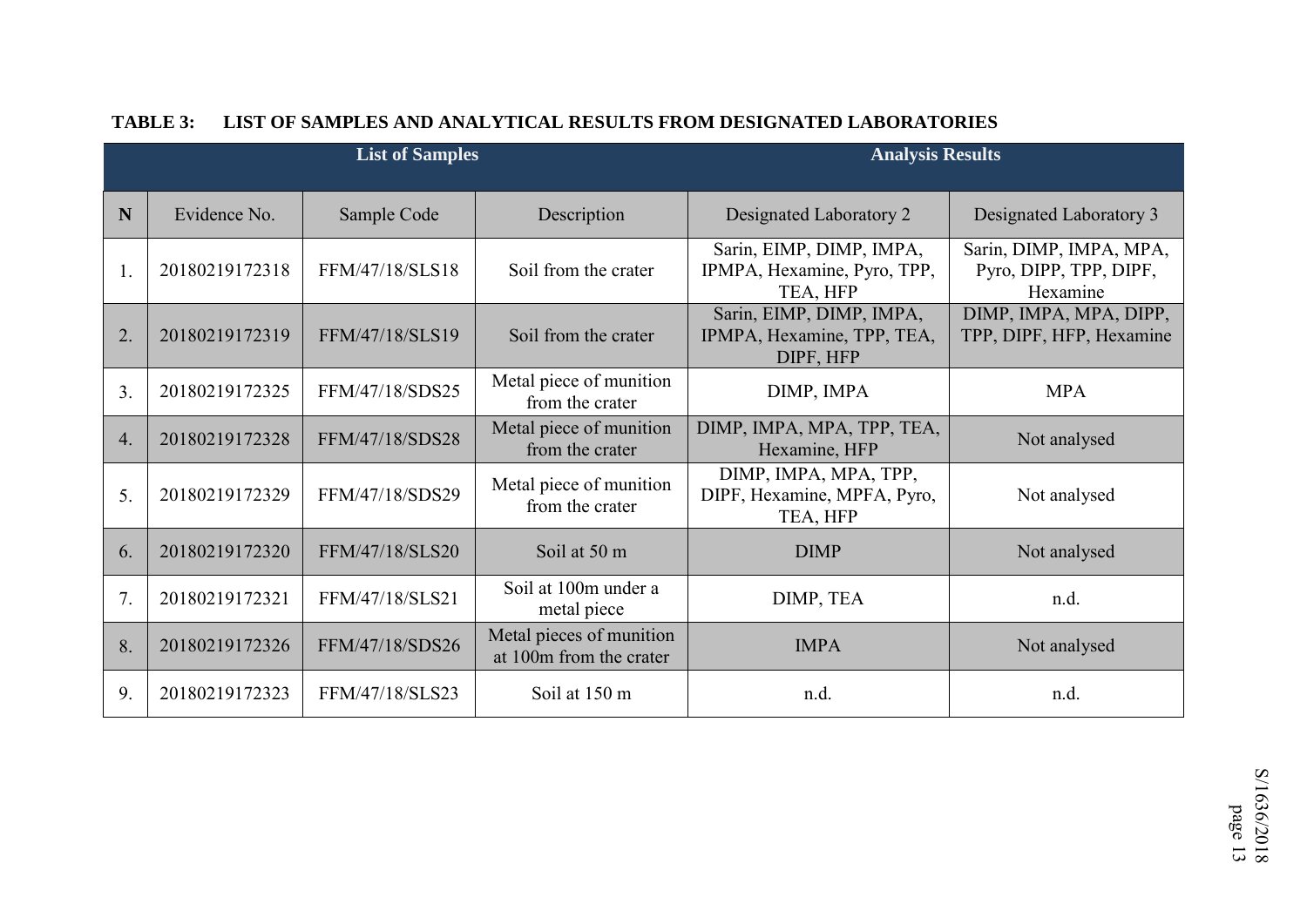|     |                | <b>List of Samples</b> |                                                            | <b>Analysis Results</b>    |              |
|-----|----------------|------------------------|------------------------------------------------------------|----------------------------|--------------|
| 10  | 20180219172322 | FFM/47/18/SLS22        | Soil at 150 m under a<br>meal piece                        | n.d.                       | n.d.         |
|     | 20180219172327 | FFM/47/18/SDS27        | Metal piece of munition<br>at 150m from the crater<br>(11) | <b>IMPA</b>                | Not analysed |
| 12. | 20180219172324 | FFM/47/18/SDS24        | Metal piece $(2)$                                          | <b>DIMP</b><br><b>IMPA</b> | Not analysed |

| <b>Key</b>   |                                                                                                                 |
|--------------|-----------------------------------------------------------------------------------------------------------------|
| <b>DIMP</b>  | Di-isopropyl methylphosphonate (by-product of sarin production)                                                 |
| <b>DIPP</b>  | Diisopropyl phosphate                                                                                           |
| <b>DIPF</b>  | Di-isopropyl phosphorofluoridate (by-product of sarin precursor/sarin production)                               |
| <b>EIMP</b>  | Ethyl isopropyl methylphosphonate                                                                               |
| Hexamine     | Hexamethylentetramine                                                                                           |
| <b>HFP</b>   | Hexafluorophosphate                                                                                             |
| <b>IMPA</b>  | Isopropyl methylphosphonate (first degradation product of sarin)                                                |
| <b>IPMPA</b> | Isopropyl propyl methylphosphonate                                                                              |
| <b>MPA</b>   | Methylphosphonic acid (degradation product of sarin and/or nerve agent precursor and/or nerve agent by-product) |
| <b>MPFA</b>  | Methylphosphonofluoridic acid                                                                                   |
| n.d.         | No detection of relevant chemicals (as defined by the OPCW laboratory)                                          |
| Pyro         | Di-isopropyl dimethylpyrophosphonate (by-product of sarin production)                                           |
| <b>TEA</b>   | Triethanolamine                                                                                                 |
| TPP          | Tri-isopropyl phosphate (by-product of sarin precursor/sarin production)                                        |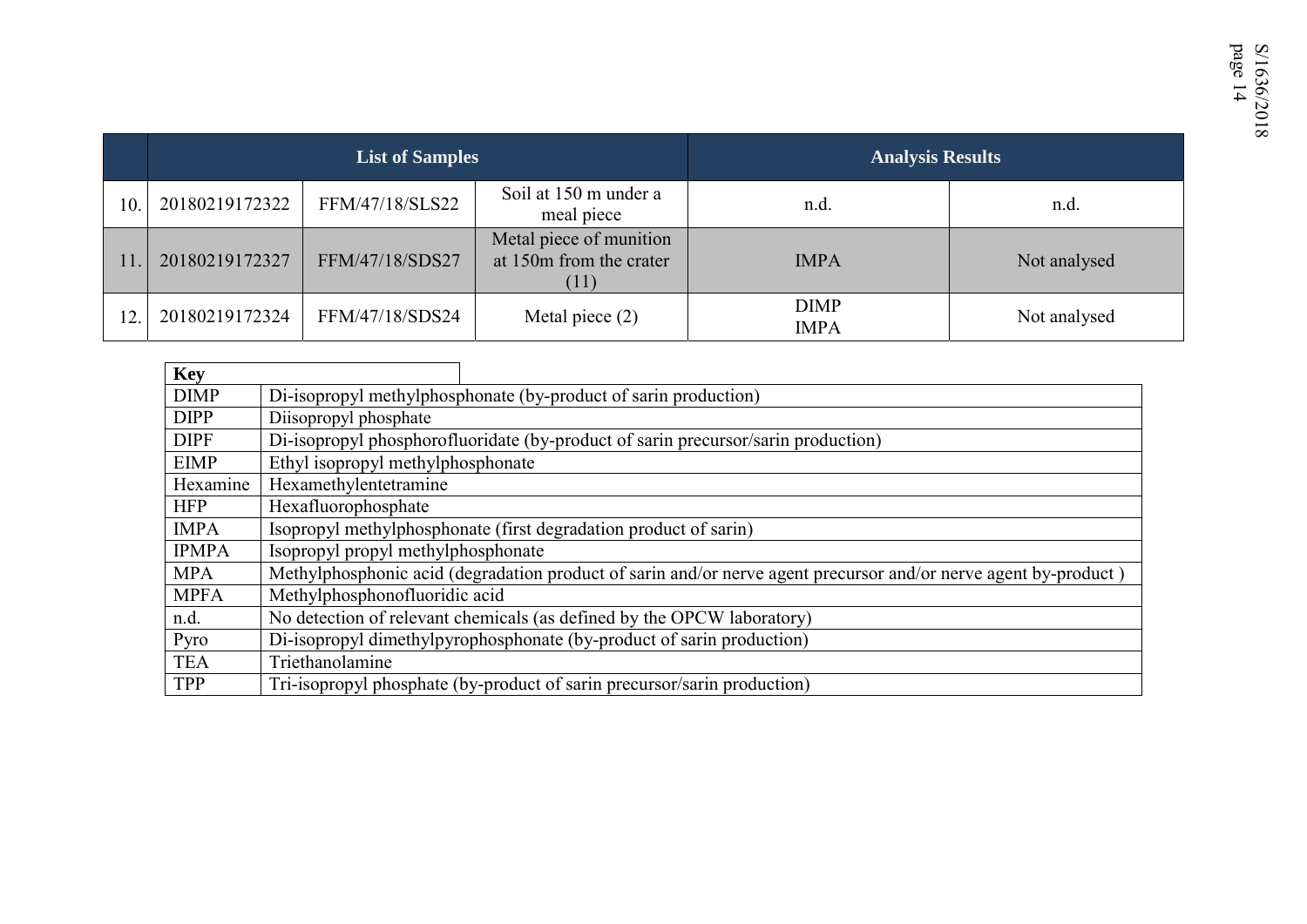5.37 The FFM noted similarities between the analytes in these samples and those from previous allegations. The following table compares similar samples collected taken as part of the investigation into the use of sarin as a chemical weapon on 4 April 2017 in Khan Shaykhun, and the more than likely use of sarin as a chemical weapon on 30 March 2017, also in Ltamenah.

|                                |  |  |  | TABLE 4: LIST OF SAMPLES AND ANALYTICAL RESULTS FROM |  |
|--------------------------------|--|--|--|------------------------------------------------------|--|
| <b>DESIGNATED LABORATORIES</b> |  |  |  |                                                      |  |

| <b>Sample</b>                  |                                   | <b>Latamenah 24</b><br><b>March 2017</b>                                                    | <b>Latamenah 30</b><br><b>March 2017</b>                                                                                             | <b>Khan Shaykhun 4</b><br><b>April 2017</b>                               |
|--------------------------------|-----------------------------------|---------------------------------------------------------------------------------------------|--------------------------------------------------------------------------------------------------------------------------------------|---------------------------------------------------------------------------|
| <b>Location</b>                | Type<br><b>Chemicals Reported</b> |                                                                                             | Chemicals<br>Reported                                                                                                                | Chemicals<br>Reported                                                     |
|                                | Soil                              | Sarin, DIMP,<br>Hexamine, Pyro,<br>IMPA, DIPP, DIPF,<br>HFP, EIMP, IPMPA,<br>TPP, MPA, TEA. | Sarin, DIMP,<br>Hexamine, IMPA,<br>iPPF, DIPP, DIPF,<br>HFP, TPP, MPA,<br>DBP.                                                       | Sarin, DIMP,<br>Hexamine, Pyro,<br>IMPA, DIPP,<br>DIPF, HFP, TPP,<br>MPA. |
| <b>From the</b><br>crater      | Gravel<br>N.A                     |                                                                                             | Sarin, DIMP,<br>IMPA, MPA.                                                                                                           | Sarin, DIMP,<br>Hexamine, IMPA,<br>DIPP, DIPF, HFP,<br>MPA.               |
|                                | Metal<br>piece                    | DIMP, Hexamine,<br>Pyro, IMPA, DIPF,<br>HFP, MPFA, TPP,<br>MPA, TEA.                        | Sarin, DIMP,<br>Hexamine, Pyro,<br>IMPA, iPPF DIPP,<br>DIPF, HFP,<br>MPFA, TPP, MPA,<br>DBP, 5-ethyl-1,3-<br>dioxane-5-<br>methanol. | Sarin, DIMP,<br>Hexamine, Pyro,<br>IMPA, DIPF,<br>EIMP, TPP.              |
| At $50m$<br>from the<br>crater | Soil<br><b>DIMP</b>               |                                                                                             | Sarin, IMPA,<br>MPA, DIMP.                                                                                                           | Sarin, DIMP,<br>IMPA, DIPP,<br>DIPF, TPP, MPA.                            |
| At 100 m<br>from the<br>crater | Soil                              | DIMP, TEA.                                                                                  | N.A                                                                                                                                  | DIMP, IMPA.                                                               |

| <b>Key</b>  |                                                                       |  |  |  |  |  |
|-------------|-----------------------------------------------------------------------|--|--|--|--|--|
| <b>DIMP</b> | Di-isopropyl methylphosphonate (by-product of sarin production)       |  |  |  |  |  |
| <b>DIPF</b> | Di-isopropyl phosphorofluoridate (by-product of sarin precursor/sarin |  |  |  |  |  |
|             | production)                                                           |  |  |  |  |  |
| <b>DIPP</b> | Diisopropyl phosphate                                                 |  |  |  |  |  |
| <b>EIMP</b> | Ethyl isopropyl methylphosphonate                                     |  |  |  |  |  |
| Hexamine    | Hexamethylentetramine                                                 |  |  |  |  |  |
| <b>HFP</b>  | Hexafluorophosphate                                                   |  |  |  |  |  |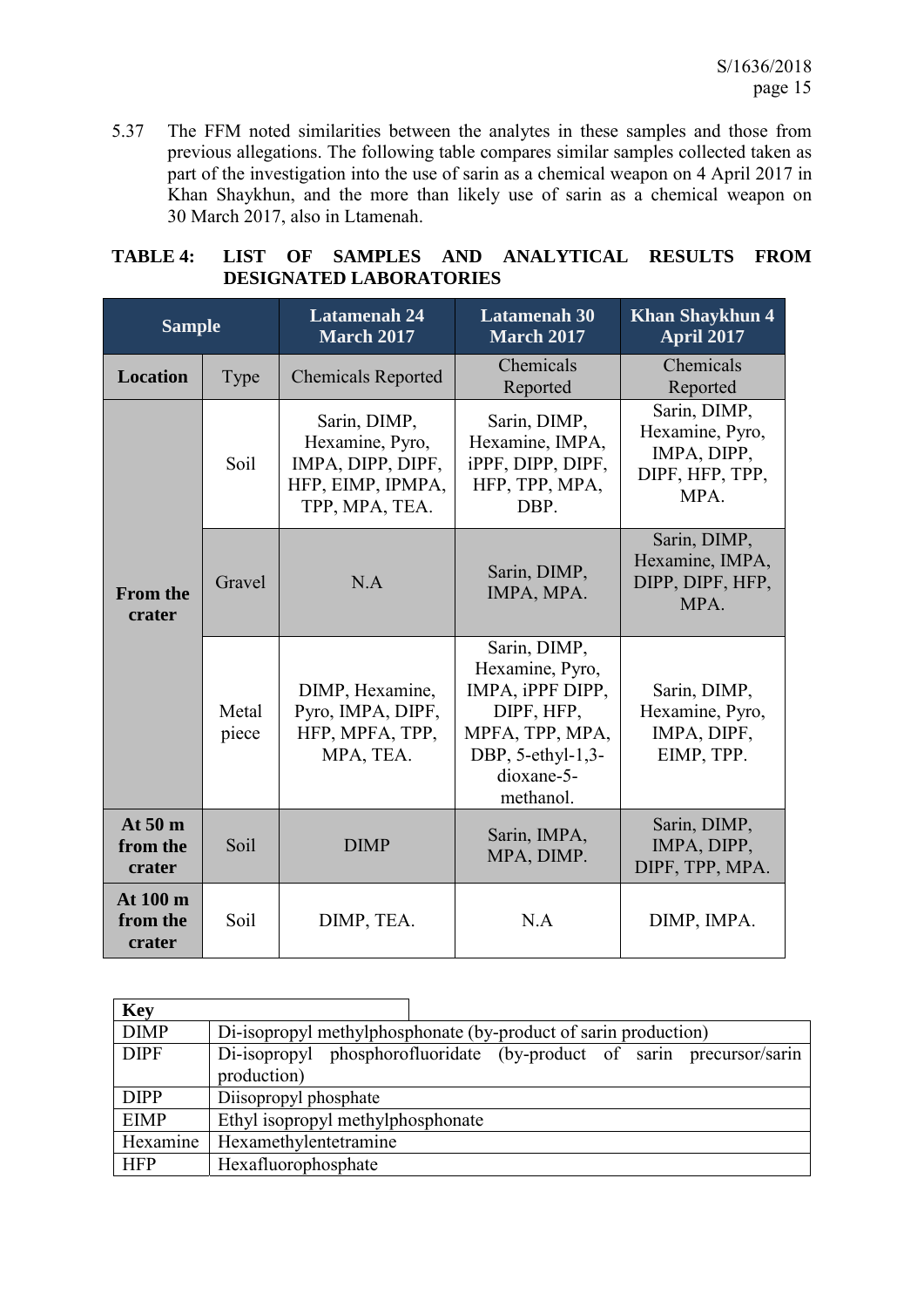| <b>Key</b>   |                                                                          |  |  |  |  |
|--------------|--------------------------------------------------------------------------|--|--|--|--|
| <b>IMPA</b>  | Isopropyl methylphosphonate (first degradation product of sarin)         |  |  |  |  |
| <b>IPMPA</b> | Isopropyl propyl methylphosphonate                                       |  |  |  |  |
| <b>MPA</b>   | Methylphosphonic acid (degradation product of sarin and/or nerve agent   |  |  |  |  |
|              | precursor and/or nerve agent by-product)                                 |  |  |  |  |
| <b>MPFA</b>  | Methylphosphonofluoridic acid                                            |  |  |  |  |
| n.d.         | No detection of relevant chemicals (as defined by the OPCW laboratory)   |  |  |  |  |
| Pyro         | Di-isopropyl dimethylpyrophosphonate (by-product of sarin production)    |  |  |  |  |
| <b>TEA</b>   | Triethanolamine                                                          |  |  |  |  |
| <b>TPP</b>   | Tri-isopropyl phosphate (by-product of sarin precursor/sarin production) |  |  |  |  |

# **25 March 2017**

- 5.38 Ltamenah Hospital is located in the northwestern outskirts of the city of Ltamenah and is built inside a cave carved within a rock formation. This is the same hospital also referred to as Ltamenah Hospital in the allegation above on 24 March 2017.
- 5.39 The following figures show the relative location of the city and the hospital where the alleged incident took place.



# **FIGURE 9: LOCATION OF LTAMENAH HOSPITAL**

5.40 Witnesses described the weather on that day as moderate temperature (20 - 25°C), no wind or low wind speed blowing in an easterly direction, a clear sky, and good visibility. The FFM retrieved online retrospective meteorological data specific for 25 March 2017 in the area at the time of the incident. The weather information was retrieved from https://darksky.net.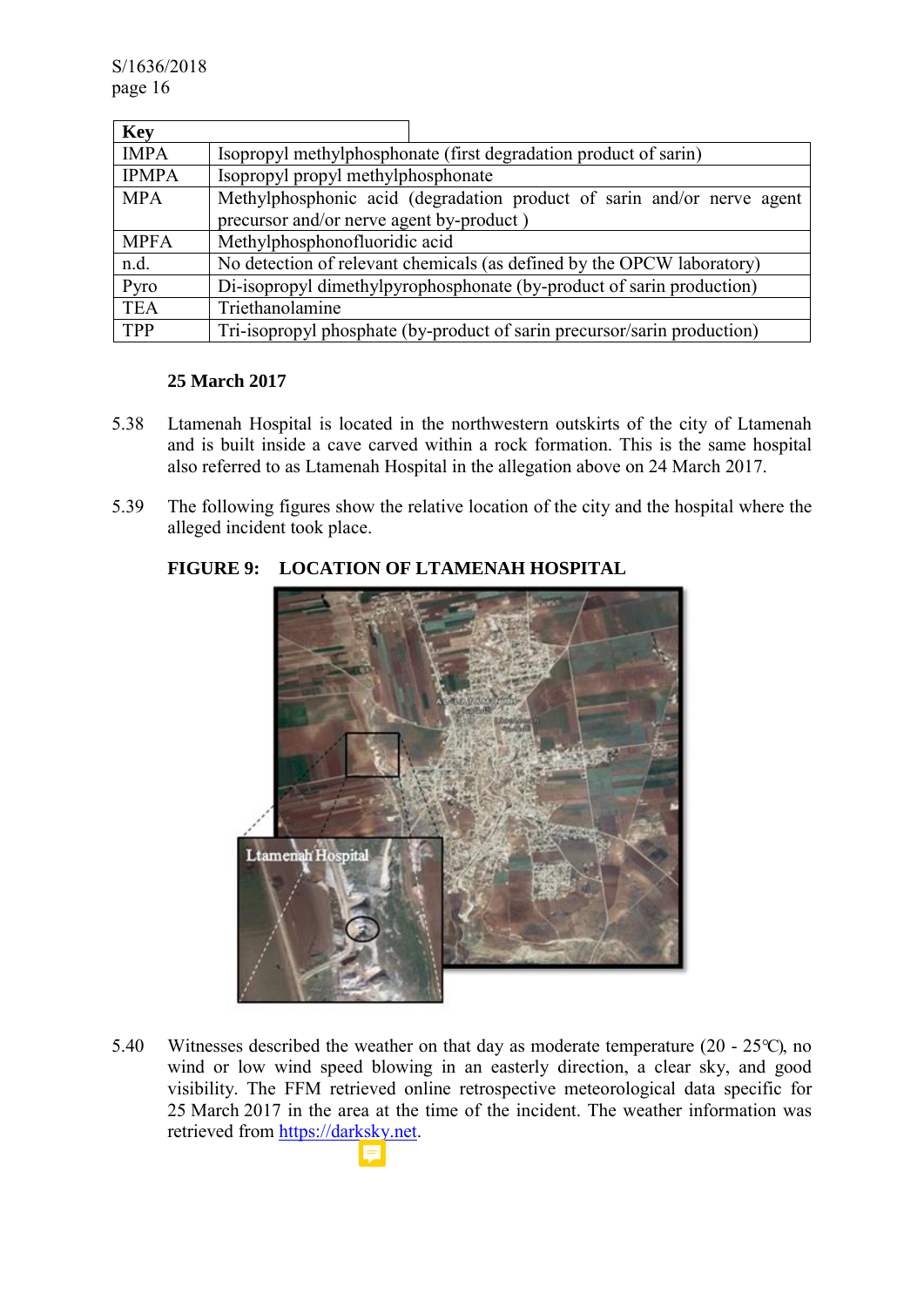## **TABLE 5: WEATHER INFORMATION FOR THE CITY OF LTAMENAH ON 25 MARCH 2017**

| Time  | <b>Temperature</b> | <b>Wind</b><br>direction | <b>Wind</b><br>speed | <b>Precipitation</b> | <b>Clouds</b> | <b>Humidity</b> |
|-------|--------------------|--------------------------|----------------------|----------------------|---------------|-----------------|
| 15:00 | 24°C               |                          | $4 \text{ m/s}$      | $0.0 \,\mathrm{mm}$  | 3%            | 24%             |

5.41 Between 10 April 2017 and 8 March 2018 inclusive, the FFM interviewed 13 people in person, including medical staff, patients, and first responders—two of whom were involved in the environmental sample collection process. All interviewees were male.

|                       | <b>Interviewee</b> | <b>Male</b> | <b>Female</b> | <b>Primary</b><br>casualty | <b>Secondary</b><br>casualty |
|-----------------------|--------------------|-------------|---------------|----------------------------|------------------------------|
| Treating physicians   |                    |             |               |                            |                              |
| Medical support staff |                    |             |               |                            |                              |
| Witness               |                    |             |               |                            |                              |
| Sampler               |                    |             |               |                            |                              |
| <b>Total</b>          |                    | 13          |               |                            |                              |

# **TABLE 6: INTERVIEWEE DETAILS**

# **25 March 2017: Narrative**

- 5.42 At approximately 15:00 hours on 25 March 2017, a witness reported two raids carried out by helicopters in the northwestern outskirts of the city of Ltamenah. During the first raid, two barrels were dropped. Two additional barrels were dropped during the second raid, 15 minutes later. A different witness stated seeing a helicopter dropping the first two barrels. The sounds following the impacts were described as weaker detonations compared to explosive barrels.
- 5.43 Although witnesses refer to the items as barrels, their shape, based on description, photographs, and viewing by the FFM, is cylindrical. Thus to differentiate these barrels, alleged to be chemical, from those that are more explosive in nature, they will be referred to as cylinders in subsequent text.
- 5.44 One of the cylinders impacted the sand and concrete roof at the entrance to the hospital, leading directly to the Emergency Room (ER) at Ltamenah Hospital. This cylinder did not explode but pierced the concrete roof, and then fell inside the ER. Due to the impact, the head of the cylinder cracked releasing a gas inside the hospital. The gas was described by witnesses as yellow, with a pungent and irritating smell, and since the hospital was carved inside a rock formation, the gas was rapidly dispersed in the rooms of the cave.
- 5.45 The signs and symptoms reported by the casualties shortly after the dispersion of the gas include shortness of breath, moderate to severe cough, mucosal membrane irritation, blurred vision, lacrimation, expectoration, and vomiting. People located close to the entrance escaped immediately through the emergency exit.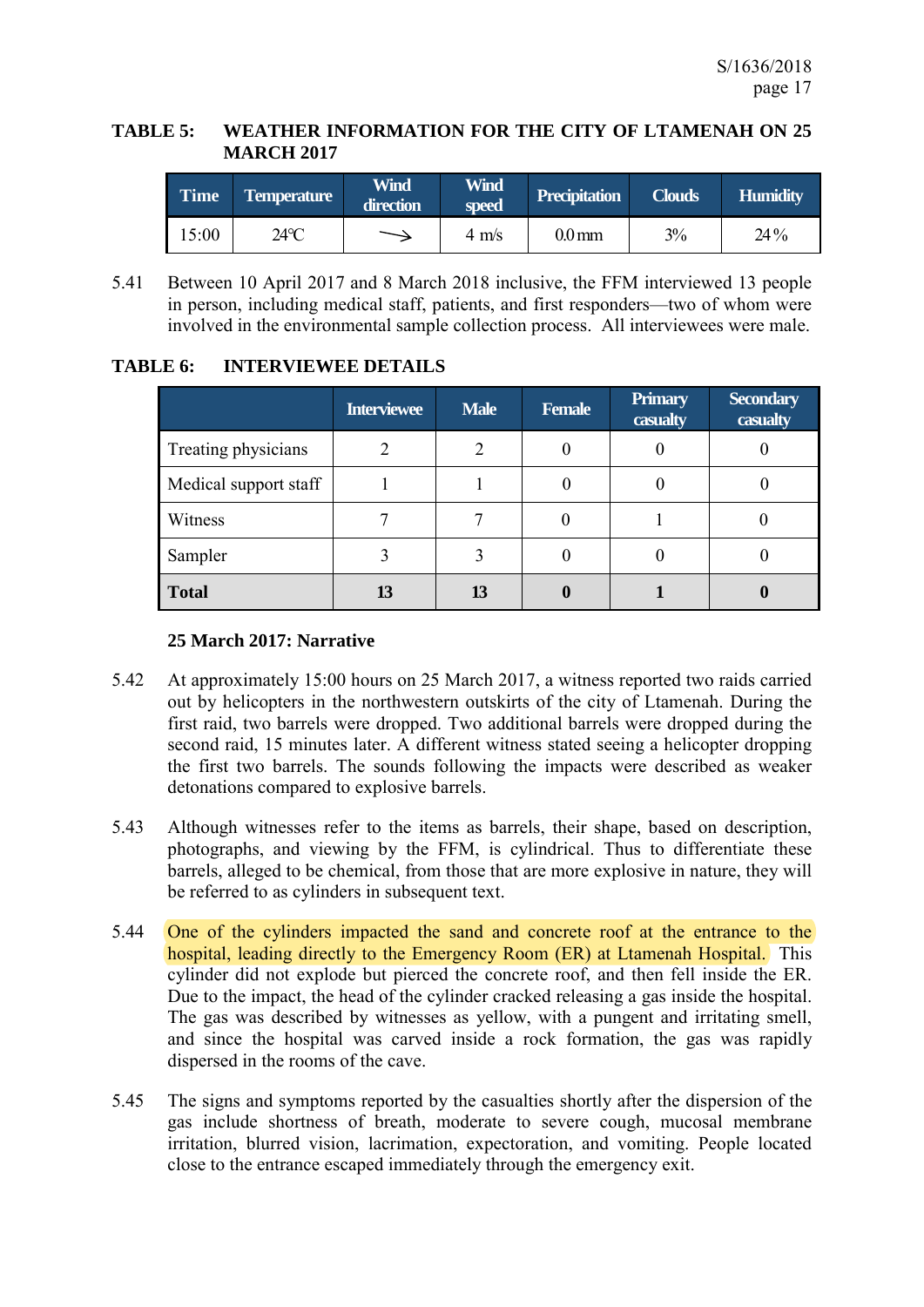- 5.46 At the time of the incident, Dr. Ali Darwish, Orthopaedic Surgeon, was conducting a surgical procedure with the assistance of a nurse in the Operation Room (OR), located deep inside the cave hospital. The patient was anesthetised and intubated to protect the respiratory airway.
- 5.47 Several sources indicated that Dr. Ali Darwish and the assistant remained inside the OR for a longer period of time. This led to significantly higher exposure to the gas compared to other hospital staff, who escaped immediately. This higher exposure is also related to the need to escape through the gas. According to accounts, the surgical patient was only mildly affected due to the previously mentioned airway protection. However, Dr. Darwish and his assistant were severely affected.
- 5.48 Approximately ten minutes after the incident, the initial casualties were transported to Medical Facility A (MF-A) by civilians in private vehicles. MF-A is located relatively near the site of the incident. Dr. Ali Darwish, the assistant, and the patient were rescued by the SCD and were also transported to MF-A.
- 5.49 According to medical records provided to the FFM by interviewees, the number of casualties was 33, including 15 Ltamenah Hospital staff. Most of them reported experiencing shortness of breath, cough, and lacrimation. Patients requiring intubation were transferred to Medical Facility B (MF-B).
- 5.50 Critical patients such as Dr. Ali Darwish and the assistant were immediately transferred to other hospitals. Dr. Ali Darwish died on the way to Medical Facility C (MF-C). The assistant was transferred to a hospital in a neighbouring country.

### **25 March 2017: Epidemiological analysis**

- 5.51 The team interviewed two physicians, one member of medical support staff, and one casualty. One physician works at Ltamenah Hospital and one at MF-A. The following is a summary of their testimony.
- 5.52 At approximately 15:00 hours, a cylinder allegedly containing chlorine struck the entrance of Ltamenah Hospital, releasing a yellow gas that smelled of detergent or household chlorine products.<sup>1</sup> All patients and staff—aside from the three mentioned previously—were able to immediately exit the premises.
- 5.53 Casualties did not receive treatment onsite but were moved to MF-A within approximately 15 minutes by ambulance and private vehicles. Upon arrival at MF-A, they were undressed and decontaminated with water. It was noted that their clothing smelled like household chlorine products.
- 5.54 The number of causalities reported in medical records was 33. Age, gender, complaint, treatment, and disposition were obtained from the physicians and hospital records of MF-A.

The witnesses referred to a commercial household detergent called "Clor".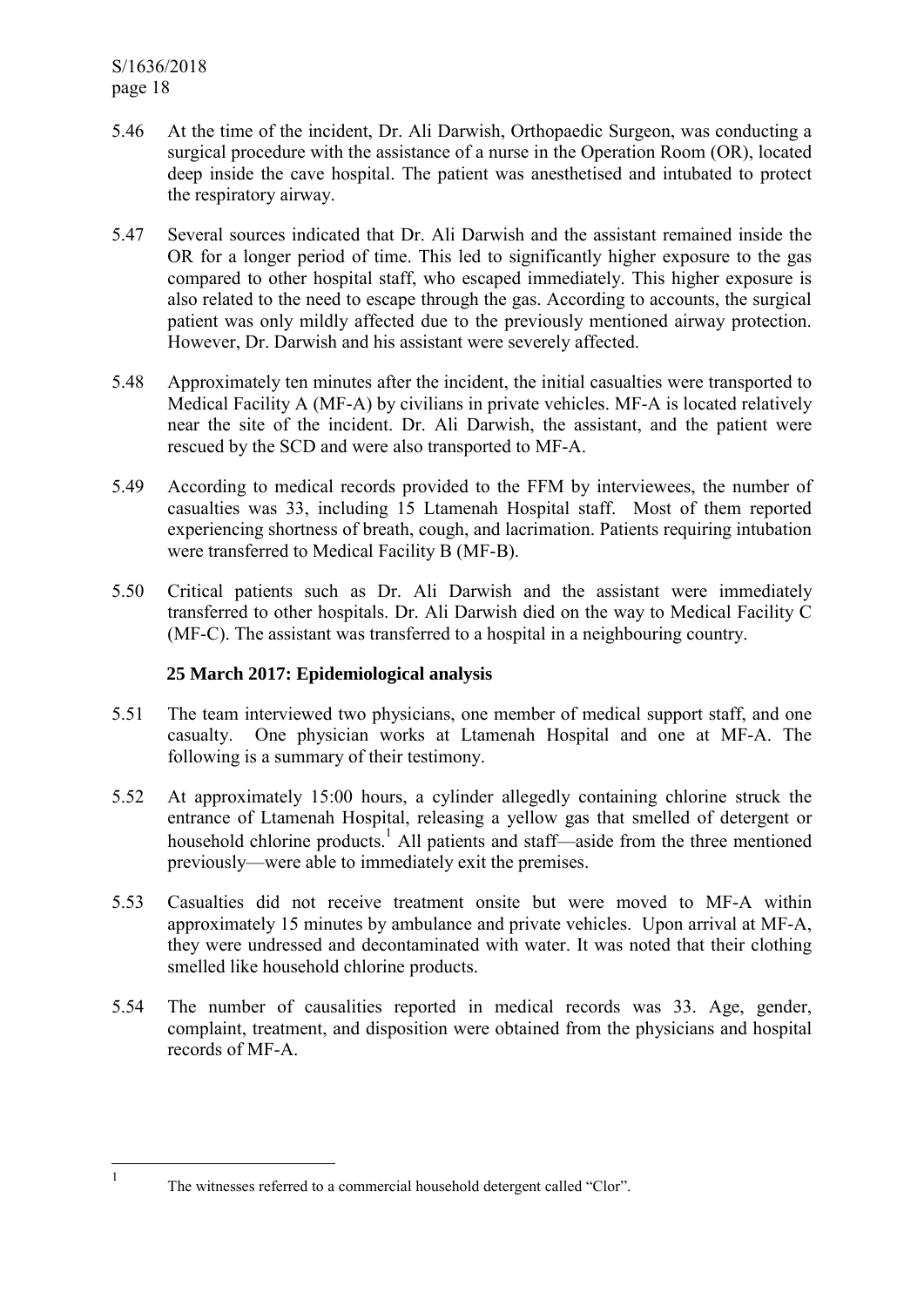



5.55 All casualties presented shortness of breath, severe cough, vomiting, and oral hypersecretion. They developed signs and symptoms less than a minute after exposure. Cases were classified as predominantly moderate with peripheral oxygen saturation of 80-85%. Nine cases were determined to be severe with oxygen saturation of 60%. Three cases did not survive, including Dr. Ali Darwish. There were no pupillary changes noted in any of the cases. Chest X-rays taken at MF-A and MF-C revealed opacity in the lungs typical of mucosal membrane damage, and consistent with inhalation of a pulmonary irritant.



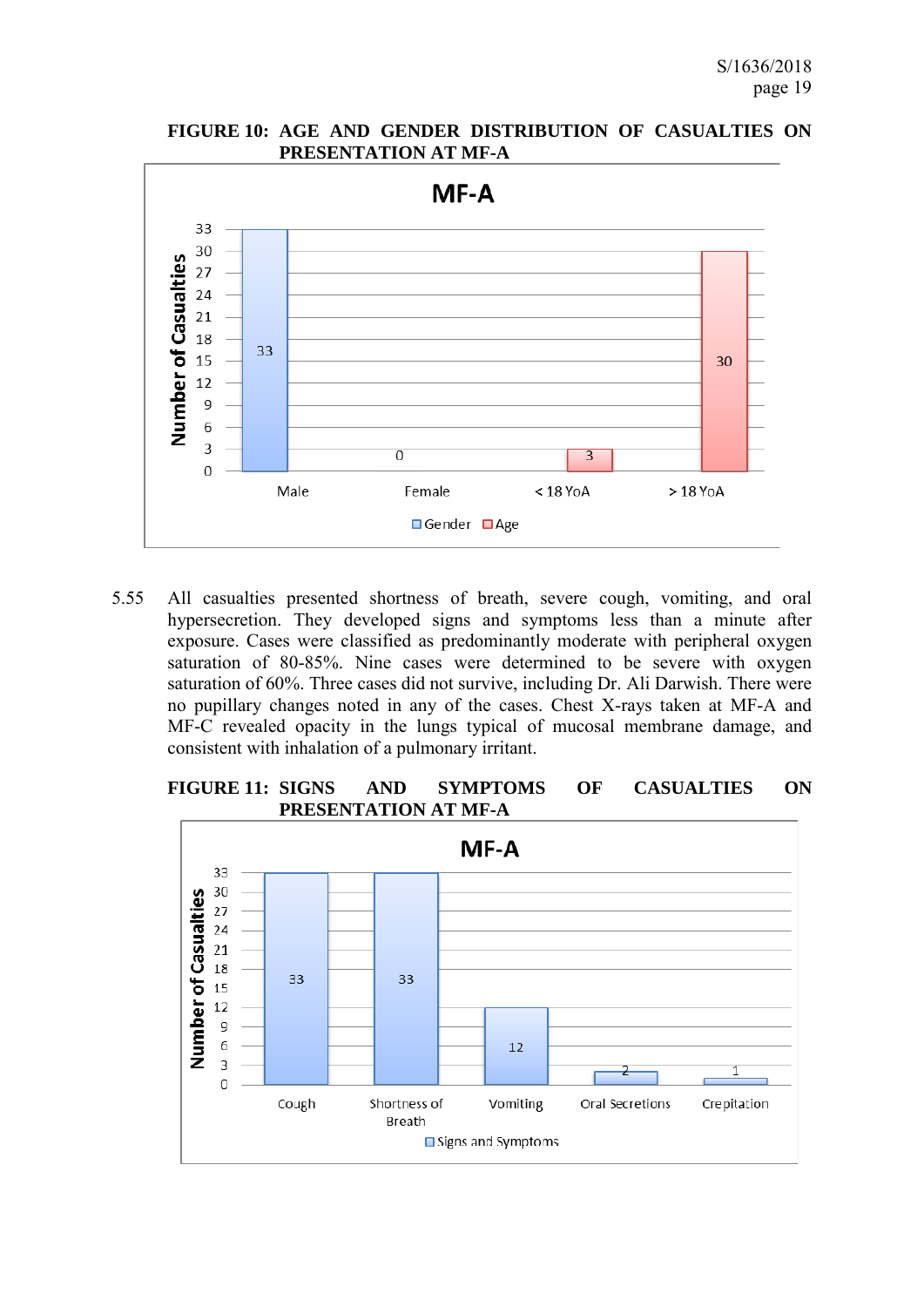5.56 Patients were treated with oxygen, intravenous (IV) fluids, bronchodilators, corticosteroids, anti-emetics, antibiotics, and in one case with atropine for secretions. Severe cases received the same treatment with the addition of endotracheal intubation and mechanical ventilation. These cases were transferred to another facility.



# **FIGURE 12: MEDICAL TREATMENT GIVEN TO CASUALTIES AT MF-A**

## **25 March 2017: Location of alleged incident and casualties**

5.57 The location of the alleged incident was adjacent to a combat zone and co-located with farming area. A small number of agricultural workers were present in the area at the time.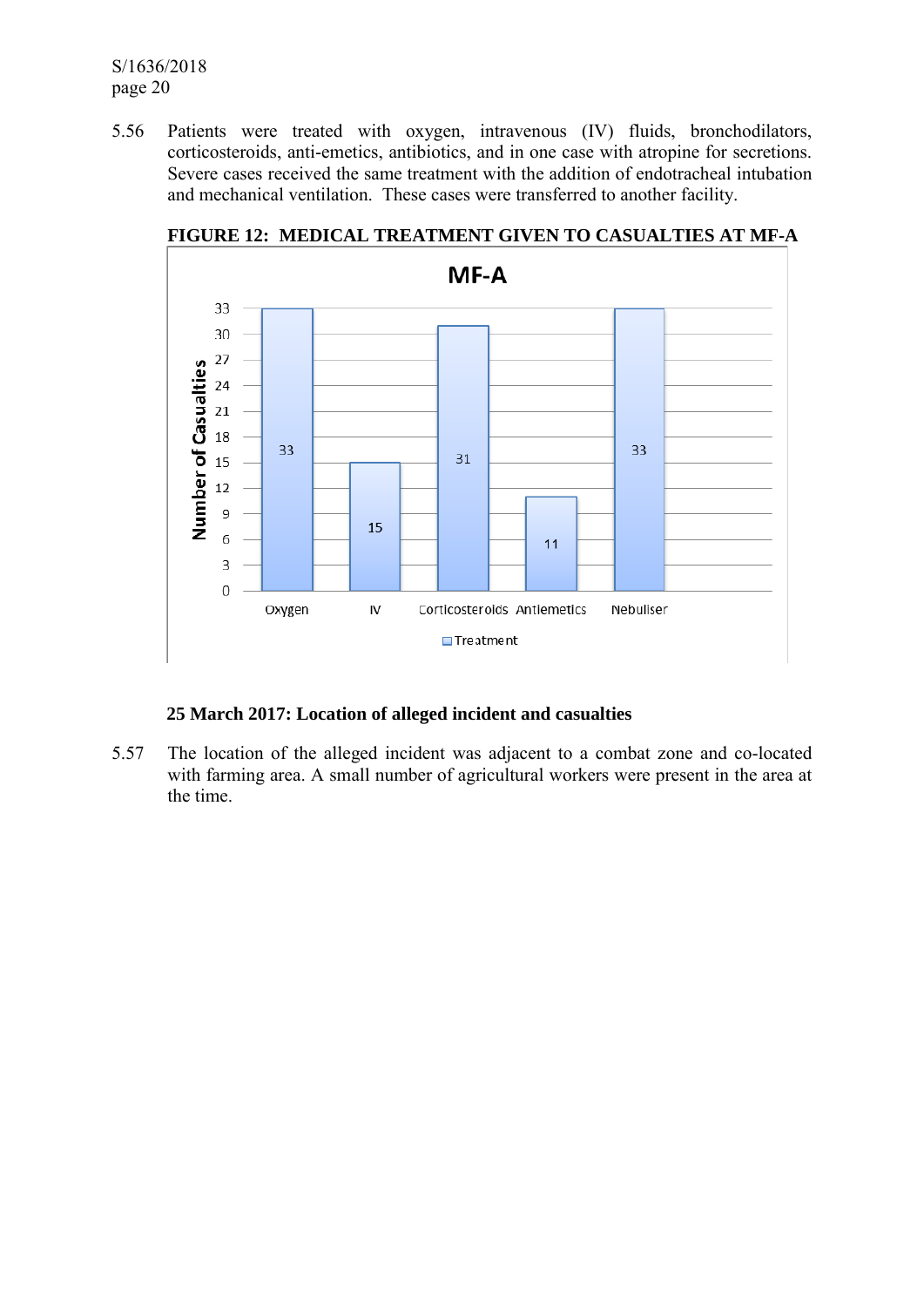

### **FIGURE 13: LOCATIONS OF IMPACT POINTS**

- 5.58 According to witness statements, all primary casualties were located inside the hospital. Interviewed medical personnel reported no secondary exposure.
- 5.59 The impact location of the hospital as indicated by witnesses are shown in Figure 13. The first cylinder (1) pierced the rooftop of the ER at the entrance of Ltamenah Hospital. The second cylinder, third cylinder, and fourth cylinder fell to the ground at the respective distances of approximately 50 meters northwest to the hospital, 200 meters east to the hospital, and 100 meters to 150 meters south to the hospital. Witnesses reported that vegetation appeared burnt for about 100 metres from the impact points.
- 5.60 Based on the analysis of the digital evidence gathered by the FFM from different sources, including witnesses, the FFM could account for three cylinders and three craters/impact points. Three of the craters/impact points are shown in Figure 14 below.



#### **FIGURE 14: IMPACT POINTS**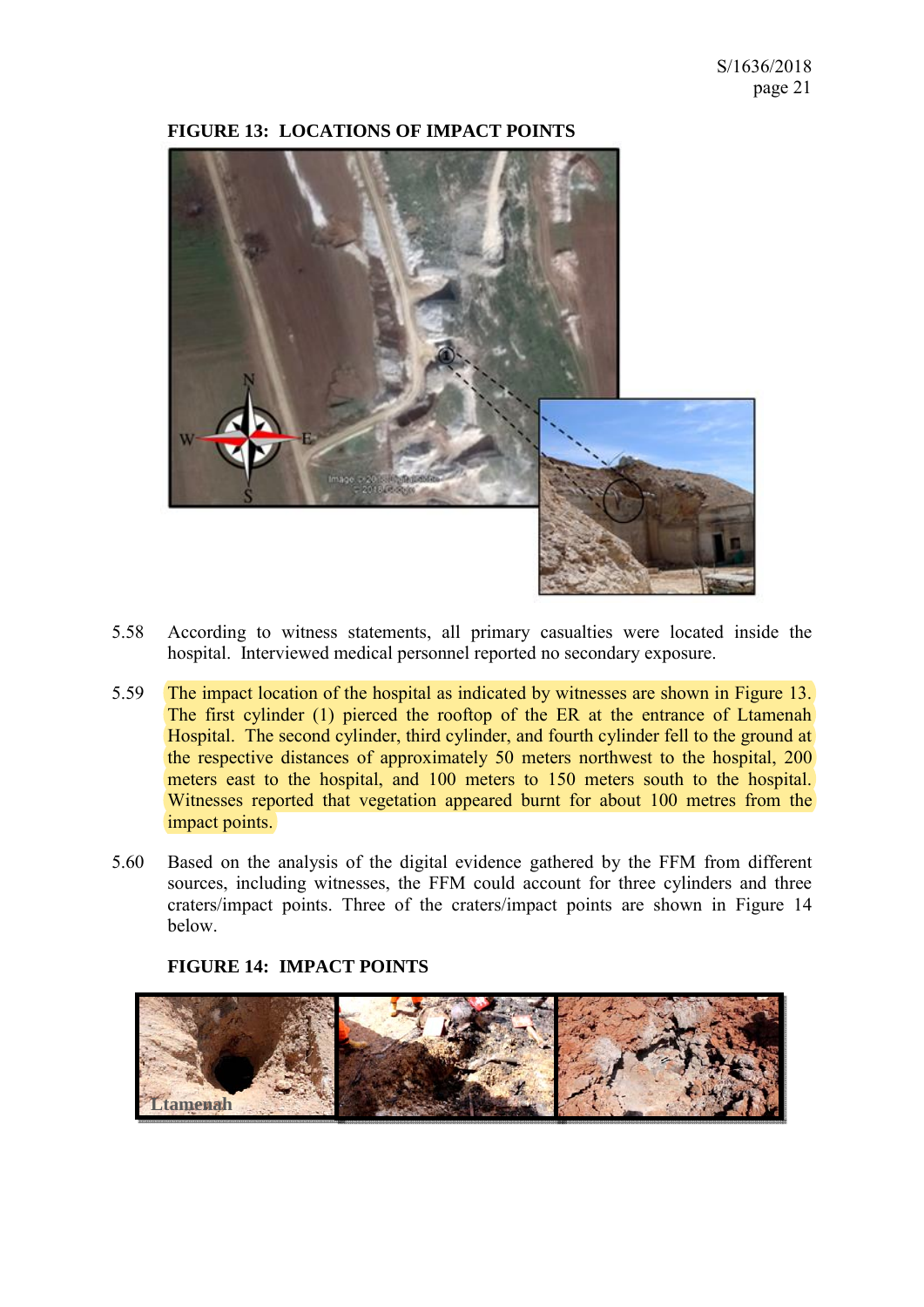### **25 March 2017 – Environmental samples**

- 5.61 The FFM received environmental samples and metal objects on 10 and 12 April 2017 and 19 February 2018.
- 5.62 At the time of handover, the team was informed that all samples were taken by the parties who maintained their custody. A member of the SCD who took the samples was present at the handover and provided information on every sample. This information was supported by interviewing the same SCD member and by photographs and videos handed over during interview. The information was corroborated by interviewing two additional SCD members
- 5.63 Samples were split at the OPCW Laboratory before being transported to DLs. The following table gives the analytical results from each sample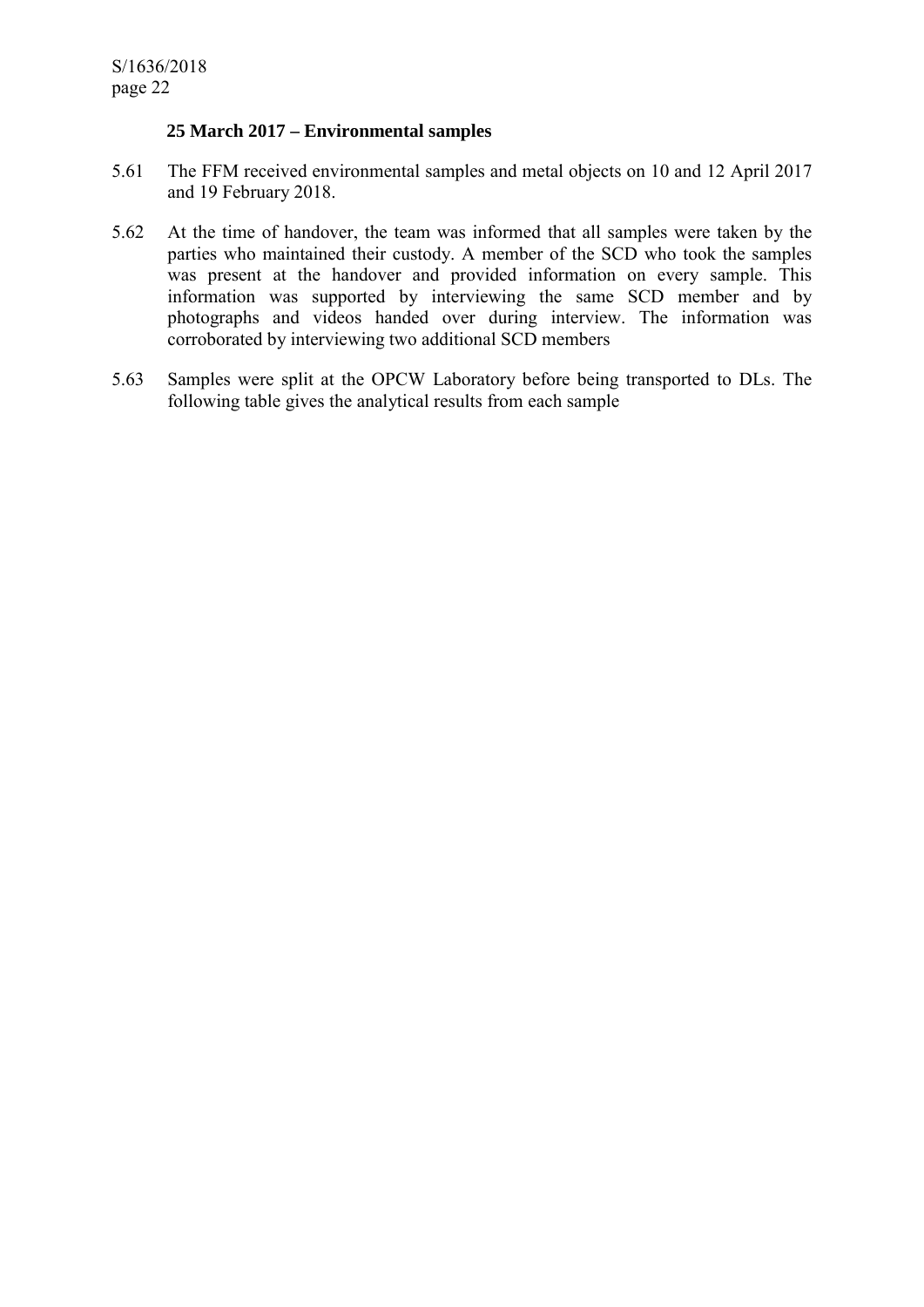|                  |                    | <b>Sample</b>                                        |                       | <b>Analysis Result</b>                      |                                                                                                                          |                                                                        |
|------------------|--------------------|------------------------------------------------------|-----------------------|---------------------------------------------|--------------------------------------------------------------------------------------------------------------------------|------------------------------------------------------------------------|
| Ref              | <b>Sample From</b> | <b>Evidence</b><br><b>Reference</b><br><b>Number</b> | <b>Sample</b><br>Code | <b>Description</b>                          | <b>Designated Laboratory 2</b>                                                                                           | <b>Designated Laboratory 3</b>                                         |
| 1.               |                    | 20170410130109                                       | 06SDS                 | Metal fragments from<br>the barrel remnants | n.d                                                                                                                      | 2,4,6-Trinitrotoluene (TNT)                                            |
| 2.               |                    | 20170410130110                                       | 07SLS                 | Soil samples from<br>Latamneh hospital      | Trichloroacetic acid                                                                                                     | n.d                                                                    |
| $\overline{3}$ . |                    | 20170410130111                                       | 08SLS                 | Soil Sample                                 | Trichloroacetic acid                                                                                                     | 2,4,6-Trinitrotoluene (TNT)                                            |
| 4.               |                    | 20170410130112                                       | 09SLS                 | Soil Sample                                 | Trichloroacetic acid<br>2,2,2-Trichloroethanol                                                                           | Diisopropyl<br>methylphosphonate (DIMP)                                |
| 5.               |                    | 20170412135103                                       | 28AQS                 | Water next to 1st barrel                    | Trichloroacetic acid                                                                                                     | Diisopropyl<br>methylphosphonate (DIMP)                                |
| 6.               | Impact $point(S)$  | 20170412135104                                       | 29AQS                 | Water next to 2nd barrel                    | Diisopropyl<br>methylphosphonate (DIMP)                                                                                  | Diisopropyl<br>methylphosphonate (DIMP)                                |
| 7.               |                    | 20170412135105                                       | 30WPS                 | Wipe from outer barrel                      | n.d                                                                                                                      | n.d                                                                    |
| 8.               |                    | 20170412135115                                       | 40SLS                 | Soil next to the 1st barrel                 | Trichloroacetic acid<br>$Tris(2-$<br>chloroethyl)phosphate<br>Diisopropyl<br>methylphosphonate<br>2,2,2-Trichloroethanol | Diisopropyl<br>methylphosphonate (DIMP)                                |
| 9.               |                    | 20170412135116                                       | 41SLS                 | Mud next to the 2nd<br>barrel               | Trichloroacetic acid<br>Pentachlorophenol<br>2,3,4,6-Tetrachlorophenol                                                   | Diisopropyl<br>methylphosphonate (DIMP)<br>2,4,6-Trinitrotoluene (TNT) |

## **SAMPLES AND ORGANIC ANALYSIS RESULTS FROM DESIGNATED LABORATORIES**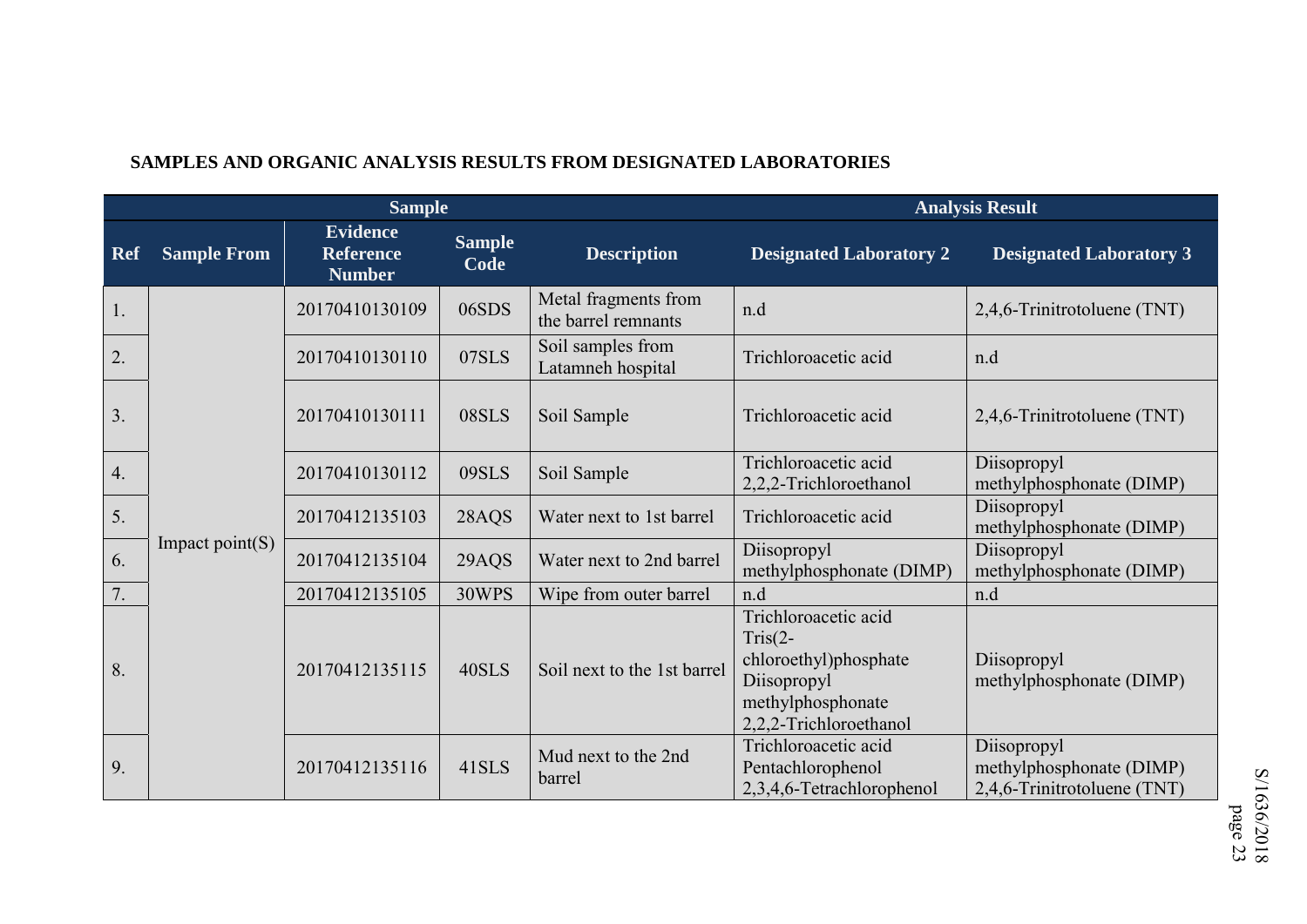|            |                    | <b>Sample</b>                                        |                       |                                                    | <b>Analysis Result</b>                                                                                                    |                                         |  |  |  |
|------------|--------------------|------------------------------------------------------|-----------------------|----------------------------------------------------|---------------------------------------------------------------------------------------------------------------------------|-----------------------------------------|--|--|--|
| <b>Ref</b> | <b>Sample From</b> | <b>Evidence</b><br><b>Reference</b><br><b>Number</b> | <b>Sample</b><br>Code | <b>Description</b>                                 | <b>Designated Laboratory 2</b>                                                                                            | <b>Designated Laboratory 3</b>          |  |  |  |
|            |                    |                                                      |                       |                                                    | 2,4,6-Trichlorophenol<br>$Tris(2-$<br>chloroethyl)phosphate<br>Diisopropyl<br>methylphosphonate (DIMP)<br>Chloral hydrate |                                         |  |  |  |
| 10.        |                    | 20170412135101                                       | 01SDS                 | Dr. Ali Darwish Scrubs:<br>Trousers                | 1,4-Dichlorobenzene                                                                                                       | Diisopropyl<br>methylphosphonate (DIMP) |  |  |  |
| 11.        |                    | 20170412135102                                       | 02SDS                 | Dr. Ali Darwish Scrubs:<br>Shirt                   | 1,4-Dichlorobenzene<br>Triethanolamine                                                                                    | Diisopropyl<br>methylphosphonate (DIMP) |  |  |  |
| 12.        | Inside the         | 20170412135103                                       | 03SDS                 | Samples of casualties<br>clothing: Hospital scrubs | 1,4-Dichlorobenzene<br>2-Chlorophenol<br>2,5-Dichlorophenol<br>2,4,6-Trichlorophenol<br>Benzyl chloride                   | Diisopropyl<br>methylphosphonate (DIMP) |  |  |  |
| 13.        | Hospital           | 20170412135111                                       | 36SDS                 | <b>Blanket</b>                                     | Trichloroacetic acid<br>Pentachlorophenol<br>2,3,4,6-Tetrachlorophenol<br>2,4,6-Trichlorophenol                           | Diisopropyl<br>methylphosphonate (DIMP) |  |  |  |
| 14.        |                    | 20170412135112                                       | 37SDS                 | Scissors from the<br>operation room                | 2,4,6-Trichlorophenol                                                                                                     | Diisopropyl<br>methylphosphonate (DIMP) |  |  |  |
| 15.        |                    | 20170412135113                                       | 38SDS                 | Surgical tools from the<br>operation room          | Diisopropyl<br>methylphosphonate                                                                                          | Diisopropyl<br>methylphosphonate (DIMP) |  |  |  |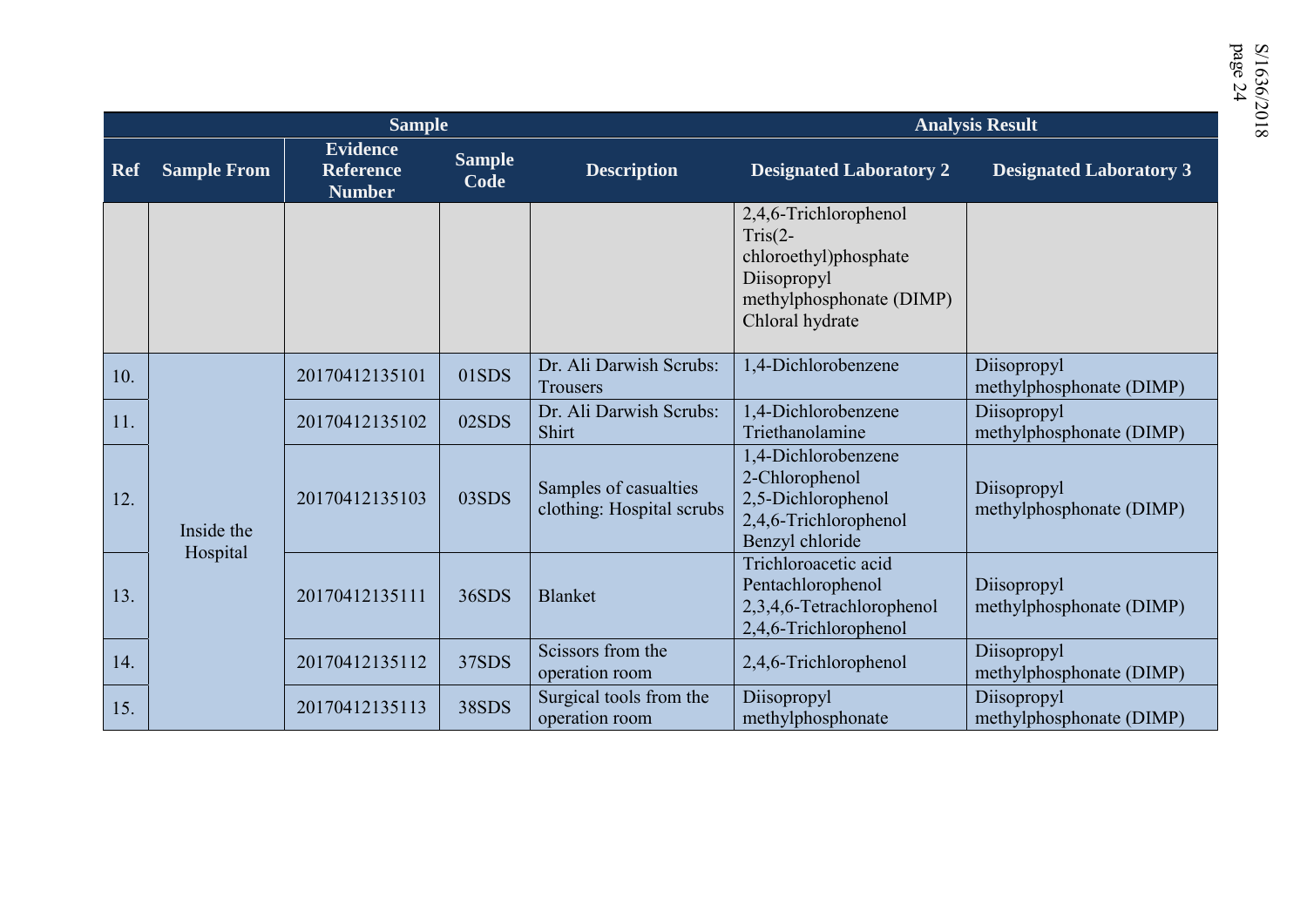|            |                         | <b>Sample</b>                                        |                       | <b>Analysis Result</b>                                                                     |                                                                                                                                                                                                                          |                                                                                                                  |  |  |
|------------|-------------------------|------------------------------------------------------|-----------------------|--------------------------------------------------------------------------------------------|--------------------------------------------------------------------------------------------------------------------------------------------------------------------------------------------------------------------------|------------------------------------------------------------------------------------------------------------------|--|--|
| <b>Ref</b> | <b>Sample From</b>      | <b>Evidence</b><br><b>Reference</b><br><b>Number</b> | <b>Sample</b><br>Code | <b>Description</b>                                                                         | <b>Designated Laboratory 2</b>                                                                                                                                                                                           | <b>Designated Laboratory 3</b>                                                                                   |  |  |
| 16.        |                         | 20170412135114                                       | 39SDS                 | Clothes from the<br>operation room                                                         | 2,2,2-Trichloroethanol                                                                                                                                                                                                   | N.A                                                                                                              |  |  |
| 17.        |                         | 20180219172317                                       | SDS17                 | Wooden piece from the<br>bottom rail of the<br>Operation Room door in<br>Latamneh hospital | Chloroiodomethane<br>Chloroisocyanatobenzene<br>Dichloroacetic acid                                                                                                                                                      | Bornyl chloride                                                                                                  |  |  |
| 18.        |                         | 20170412135101                                       | 26SDS                 | Paper sample, 50 m<br>away from impact point                                               | Diisopropyl<br>methylphosphonate (DIMP)<br>Methyl $9,10-$<br>dichlorooctadecanoate                                                                                                                                       | Diisopropyl<br>methylphosphonate (DIMP)<br>Isopropyl methylphosphonate<br>(IPMPA)                                |  |  |
| 19.        | Outside the<br>Hospital | 20170412135102                                       | 27SDS                 | Concrete, 50 m away                                                                        | Trichloroacetic acid<br>Diisopropyl<br>methylphosphonate (DIMP)<br>1,3,5-Trinitrobenzene<br>2,4-Dinitrotoluene<br>2,4,6-Trinitrotoluene (TNT)<br>2-Amino-4,6-dinitrotoluene<br>4-Amino-2,6-dinitrotoluene<br>Picric acid | Diisopropyl<br>methylphosphonate (DIMP)<br>Isopropyl methylphosphonate<br>(IPMPA)<br>2,4,6-Trinitrotoluene (TNT) |  |  |
| 20.        |                         | 20170412135117                                       | 42SLS                 | Soil 50m away from 2nd<br>barrel                                                           | Diisopropyl<br>methylphosphonate (DIMP)                                                                                                                                                                                  | Diisopropyl<br>methylphosphonate (DIMP)                                                                          |  |  |
| 21.        |                         | 20170412135118                                       | 43SLS                 | Soil 150m                                                                                  | 2,2,2-Trichloroethanol<br>2,4,6-Trinitrotoluene (TNT)<br>2-Amino-4,6-dinitrotoluene<br>4-Amino-2,6-dinitrotoluene                                                                                                        | Diisopropyl<br>methylphosphonate (DIMP)                                                                          |  |  |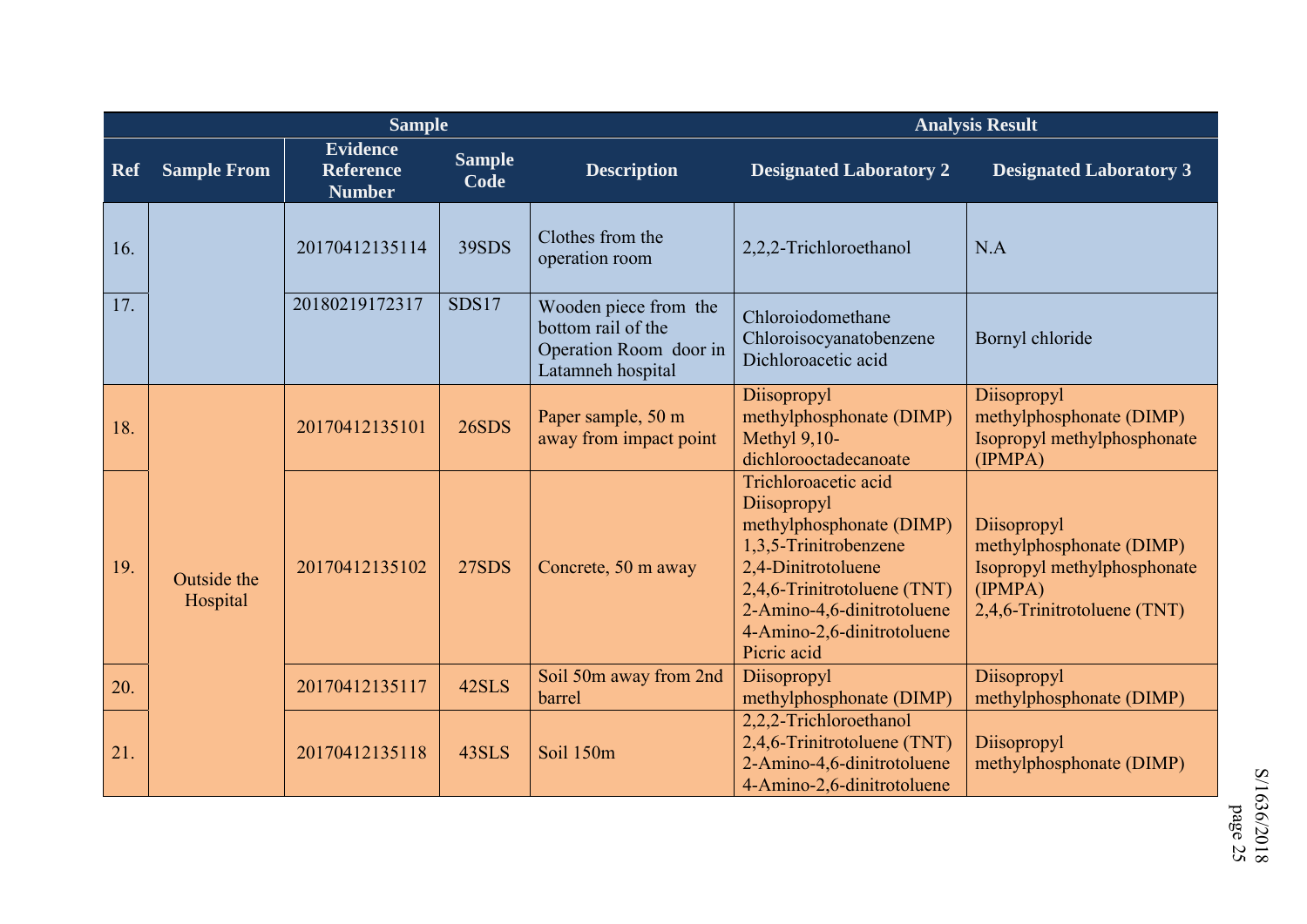|            |                                   | <b>Sample</b>                                        |                       |                                          |                                          | <b>Analysis Result</b>                  |
|------------|-----------------------------------|------------------------------------------------------|-----------------------|------------------------------------------|------------------------------------------|-----------------------------------------|
| <b>Ref</b> | <b>Sample From</b>                | <b>Evidence</b><br><b>Reference</b><br><b>Number</b> | <b>Sample</b><br>Code | <b>Description</b>                       | <b>Designated Laboratory 2</b>           | <b>Designated Laboratory 3</b>          |
| 22.        |                                   | 20170410130107                                       | 04SDS                 | Samples of casualties<br>clothing: Shirt | n.d                                      | Diisopropyl<br>methylphosphonate (DIMP) |
| 23.        | Casualties and<br>first responder | 20170410130108                                       | 05SDS                 | Samples of casualties<br>clothing: Shirt | Triethanolamine                          | Diisopropyl<br>methylphosphonate (DIMP) |
| 24.        |                                   | 20170412135119                                       | 44SDS                 | Civil Defence Uniform:<br>Pants          | 2,4,6-Trichlorophenol                    | Diisopropyl<br>methylphosphonate (DIMP) |
| 25.        |                                   | 20170412135120                                       | 45SDS                 | Civil Defence Uniform:<br>Jacket         | Methylphosphonic acid<br>Benzyl chloride | Diisopropyl<br>methylphosphonate (DIMP) |

### **SAMPLES AND INORGANIC ANALYSIS RESULTS FROM A DESIGNATED LABORATORY**

|            | <b>Sample</b>                       |                     |              |            | <b>Analysis Results Concentration in ppm</b> |                 |            |                 |                              |          |       |       |                     |                         |           |           |
|------------|-------------------------------------|---------------------|--------------|------------|----------------------------------------------|-----------------|------------|-----------------|------------------------------|----------|-------|-------|---------------------|-------------------------|-----------|-----------|
| <b>Ref</b> | <b>Sample</b><br><b>Description</b> | <b>OPCW</b><br>Code | Work<br>code | <b>CIT</b> | $\bf F$                                      | NO <sub>2</sub> | Br         | NO <sub>3</sub> | PO <sub>4</sub> <sup>3</sup> | $SO_4^2$ | $Li+$ | $Na+$ | $NH_4$ <sup>+</sup> | $\mathbf{K}^{\text{+}}$ | $Ca^{2+}$ | $Mg^{2+}$ |
| 1.         | <b>Metal Fragment</b>               | 06SDS               | M06-E2       | 366        | < 0.2                                        | < 0.4           | $\leq 1.6$ | < 1.4           | < 1.8                        | 24       | < 0.2 | 18    | $\leq 6$            | 16                      | 193       | < 0.4     |
| 2.         | Soil                                | 07SLS               | S07-E2       | 2135       | < 0.2                                        | < 0.4           | 19         | 42              | < 1.8                        | 34       | < 0.2 | 21    | 12                  | 18                      | 1127      | 37        |
| 3.         | Soil                                | 08SLS               | S08-E2       | 1898       | < 0.2                                        | < 0.4           | 31         | 37              | < 1.8                        | 36       | < 0.2 | 43    | $\leq 6$            | 39                      | 957       | 41        |
| 4.         | Sol                                 | 09SLS               | S09-E2       | 2469       | < 0.2                                        | < 0.4           | 41         | 43              | < 1.8                        | 36       | < 0.2 | 29    | 12                  | 25                      | 1274      | 54        |
| 5.         | Water                               | 28AQS               | W28-E0       | 1113       | < 0.2                                        | < 0.4           | 156        | 50              | < 1.8                        | 44       | < 0.2 | 46    | < 1.2               | 86                      | 620       | 20        |
| 6.         | Water                               | 29AQS               | W29-E0       | 1484       | < 0.2                                        | < 0.4           | 108        | 51              | < 1.8                        | 39       | < 0.2 | 32    | < 1.2               | 14                      | 583       | 30        |
| 7.         | Wipe from barrel                    | 30WPS               | E30-E0       | 22         | < 0.2                                        | < 0.4           | $\leq 1.6$ | <1.4            | < 1.8                        | 23       | < 0.3 | 13    | < 1.2               | 2.2                     | < 2.8     | < 0.4     |
| 8.         | Soil                                | 40SLS               | S40-E2       | 1709       | < 0.2                                        | < 0.4           | 93         | 35              | < 1.8                        | 32       | < 0.2 | 28    | 5                   | 12                      | 908       | 45        |
| 9.         | Mud (Soil)                          | 41SLS               | S41-E2       | 8174       | < 0.2                                        | < 0.4           | 383        | 73              | < 1.8                        | 85       | < 0.2 | 120   | 20                  | 21                      | 4406      | 127       |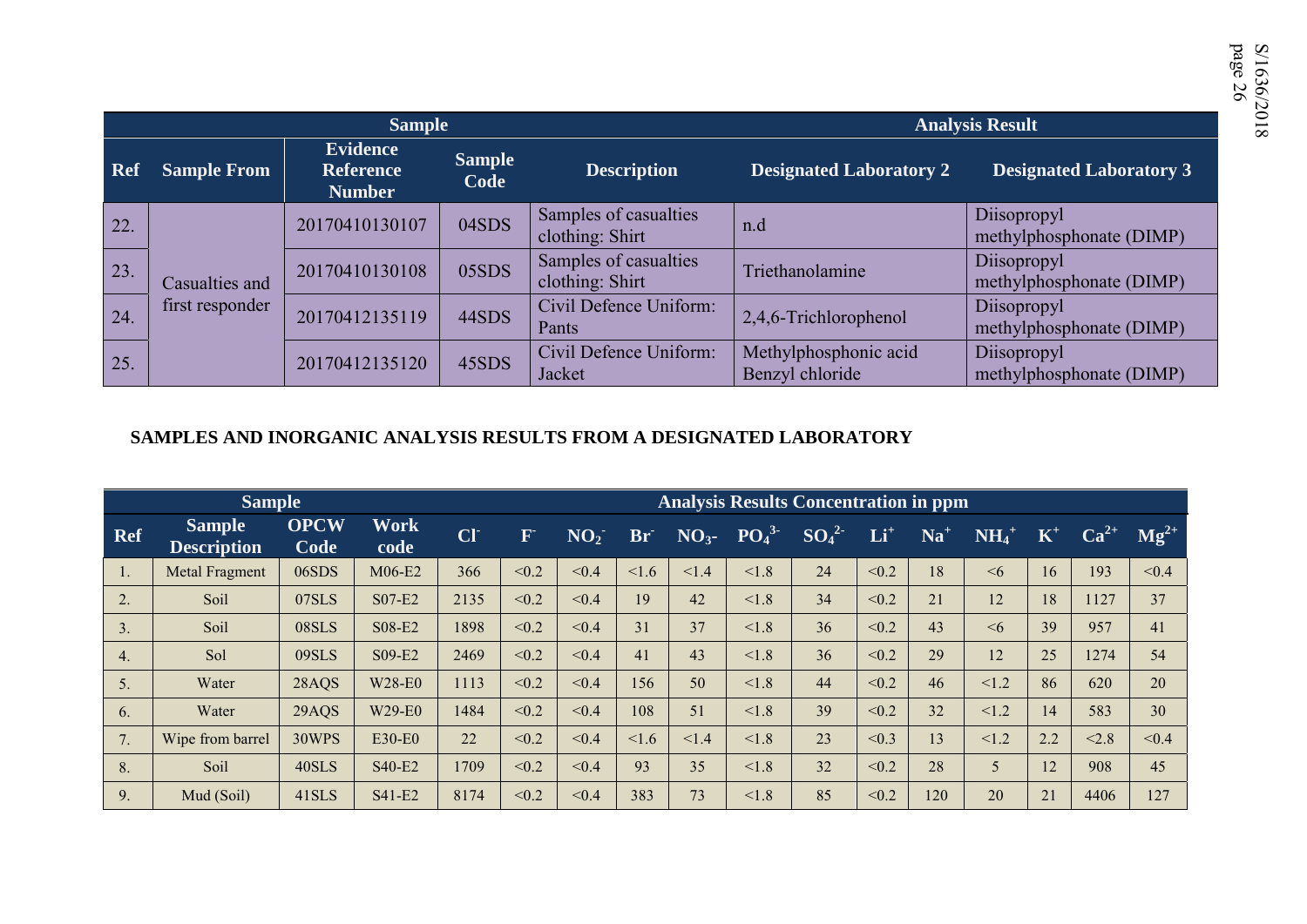|            | <b>Sample</b>                             |                     |                     | <b>Analysis Results Concentration in ppm</b> |              |                 |                 |       |              |          |                |                |                     |                |           |              |
|------------|-------------------------------------------|---------------------|---------------------|----------------------------------------------|--------------|-----------------|-----------------|-------|--------------|----------|----------------|----------------|---------------------|----------------|-----------|--------------|
| <b>Ref</b> | <b>Sample</b><br><b>Description</b>       | <b>OPCW</b><br>Code | <b>Work</b><br>code | CI                                           | $\mathbf{F}$ | NO <sub>2</sub> | Br <sup>-</sup> |       | $NO3 - PO43$ | $SO_4^2$ | $Li+$          | $Na+$          | $NH_4$ <sup>+</sup> | $K^+$          | $Ca^{2+}$ | $Mg^{2+}$    |
| 10.        | Clothing                                  | 01SDS               | T01-E2              | 992                                          | 247          | $\leq$ 2        | $<$ 8           | <7    | $\leq$ 9     | 1316     | $\leq$ 1       | 1308           | <6                  | 11             | <14       | 64           |
| 11.        | Clothing                                  | 02SDS               | T02-E2              | 1416                                         | 108          | $<$ 2           | $<$ 8           | $<$ 7 | $\leq$ 9     | $\leq$ 9 | $\leq$ 1       | 941            | <6                  | 11             | < 14      | 64           |
| 12.        | Clothing                                  | 03SDS               | T03-E2              | 627                                          | $\mathbf{1}$ | $<$ 2           | < 8             | $<$ 7 | $\leq 9$     | $\leq$ 9 | $\leq$ 1       | 204            | <6                  | 11             | <14       | 64           |
| 13.        | <b>Blanket</b>                            | 36SDS               | T36-E2              | 7496                                         |              | $\leq$ 2        | < 8             | $<$ 7 | $\leq$ 9     | < 9      | $\leq$ 1       | 402            | <6                  | 11             | 4140      | $<$ 2        |
| 14.        | Part of Scissors                          | 37SDS               | E37-E0              | 27                                           | < 0.2        | < 0.4           | 1.6             | < 1.4 | < 1.8        | 22       | < 0.2          | 8              | $\leq$ 3            | 2.2            | < 2.8     | < 0.4        |
| 15.        | Metal object                              | 38SDS               | E38-E0              | 423                                          | < 0.2        | < 0.4           | 1.6             | < 1.4 | < 1.8        | < 1.8    | < 0.2          | 15             | 12                  | 39             | 11        | < 0.4        |
| 16.        | Clothing                                  | 39SDS               | N.A                 | N.A                                          | N.A          | N.A             | N.A             | N.A   | N.A          | N.A      | N.A            | N.A            | N.A                 | N.A            | N.A       | N.A          |
| 17.        | Wood from Door                            | SDS17               | $V17-E2$            | 340                                          | 18           | 21              | < 8             | 140   | < 8.9        | 140      | < 1.4          | 340            | 29                  | 79             | 150       | 9            |
| 18.        | Paper                                     | 26SDS               | M26-E2              | 1821                                         | 11           | 92              | 26              | 273   | $\leq$ 9     | 524      | $\leq$ 1       | 1327           | <6                  | 11             | 263       | $\leq$ 2     |
| 19.        | Concrete                                  | <b>27SDS</b>        | S27-E2              | 10526                                        | < 0.2        | < 0.4           | 720             | 89    | < 1.8        | 251      | < 0.2          | 242            | $\leq$ 1            | 581            | < 2.8     | 6            |
| 20.        | Soil                                      | 42SLS               | S42-E2              | 87                                           | < 0.2        | < 0.4           | 1.6             | 36    | < 1.8        | 72       | < 0.2          | 36             | < 1.2               | $\overline{3}$ | 62        | 5            |
| 21.        | Soil                                      | 43SLS               | S43-E2              | 25                                           | < 0.2        | < 0.4           | 1.6             | 56    | < 1.8        | 33       | < 0.2          | 11             | 1.2                 | 2.2            | 39        | $\mathbf{1}$ |
| 22.        | Clothing                                  | 04SDS               | T04-E2              | 1112                                         | $\leq$ 1     | $<$ 2           | < 8             | <7    | < 9          | 1735     | $\leq$ 1       | 1263           | <6                  | 11             | <14       | 159          |
| 23.        | Clothing                                  | 05SDS               | T05-E2              | 90                                           | 135          | $\leq$ 2        | $<$ 8           | $<$ 7 | $\leq$ 9     | < 9      | $\leq$ 1       | 500            | <6                  | 11             | <14       | $<$ 2        |
|            | Clothing (Sub-<br>Sample) B               |                     | <b>T44BE2</b>       | 1866                                         | <1           | 92              | $<$ 8           | 293   | 382          | 1549     | $\overline{2}$ | 1485           | 115                 | 389            | <14       | $<$ 2        |
| 24.        | Clothing (Sub-<br>Sample) M               | 44SDS               | T44M-E2             | 2464                                         | 2479         | 921             | < 8             | 2660  | $\leq 9$     | 2320     | 22             | 456            | 79                  | 110            | 2633      | 20           |
|            | Clothing (Sub-<br>Sample) S               |                     | T44S-E2             | 2906                                         | 1158         | 92              | 126             | 290   | 366          | 1510     | $\leq$ 1       | 1459           | 122                 | 384            | 1104      | $<$ 2        |
| 25.        | Clothing                                  | 45SDS               | T45-E2              | 1252                                         | 181          | $\leq$ 2        | < 8             | $<$ 7 | $\leq$ 9     | 916      | $\leq$ 1       | 1069           | $\leq 6$            | 11             | < 14      | 96           |
| <b>B01</b> | <b>System Blank</b>                       | N.A                 | SBK-E2              | 12                                           | < 0.2        | < 0.4           | 1.6             | < 1.4 | < 1.8        | < 1.8    | < 0.2          | $\overline{4}$ | < 1.2               | 2.2            | < 2.8     | < 0.4        |
| <b>B02</b> | <b>System Blank</b><br>(H <sub>2</sub> O) | N.A                 | WBK-E0              | < 0.2                                        | < 0.2        | < 0.4           | < 1.6           | < 1.4 | < 1.8        | < 1.8    | < 0.2          | <1             | < 1.2               | 2.2            | < 2.8     | < 0.4        |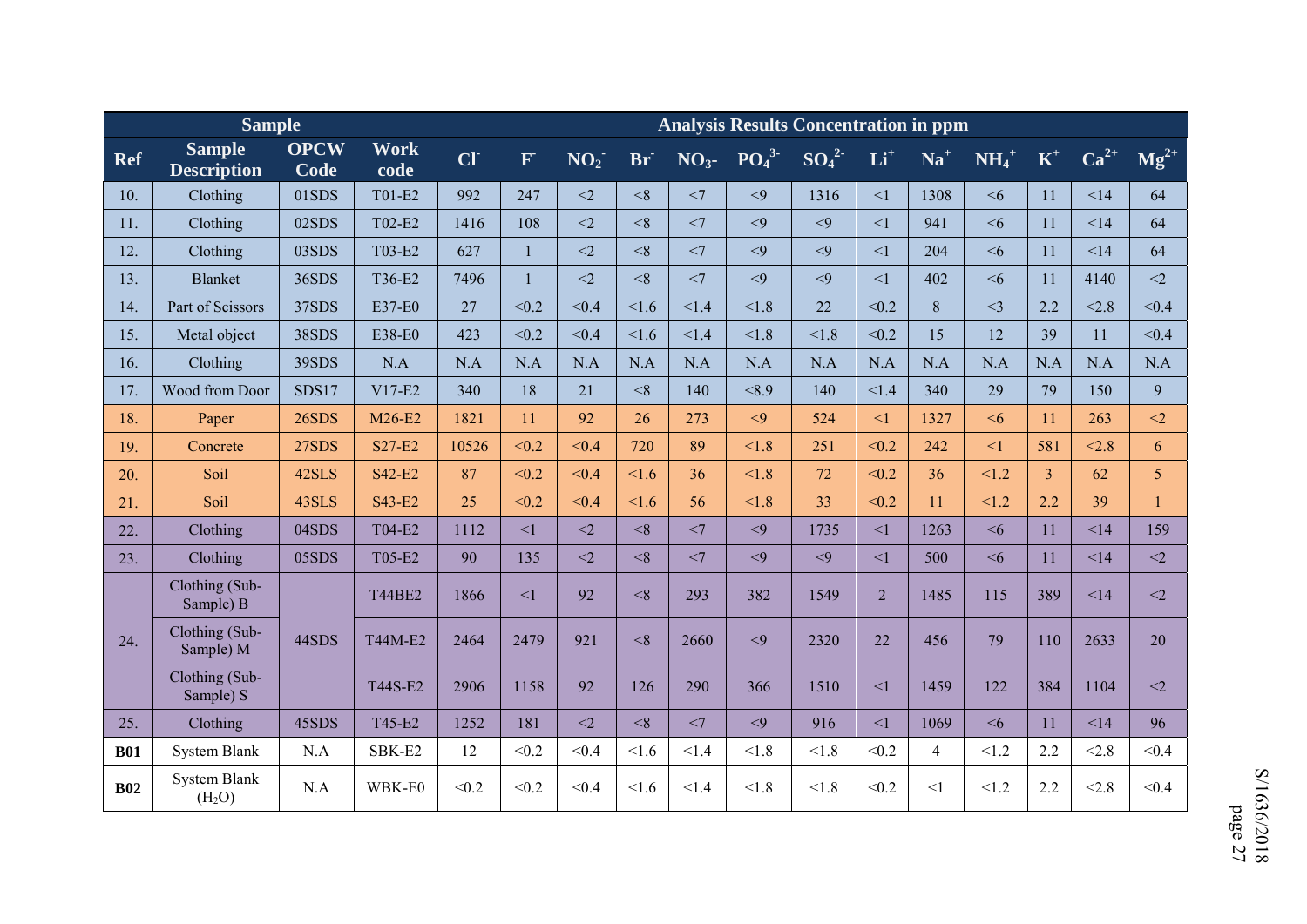|            | <b>Sample</b>                                     |                     |                     |                 |              |       |       |       | <b>Analysis Results Concentration in ppm</b>                               |          |          |        |                                 |     |       |           |
|------------|---------------------------------------------------|---------------------|---------------------|-----------------|--------------|-------|-------|-------|----------------------------------------------------------------------------|----------|----------|--------|---------------------------------|-----|-------|-----------|
| Ref        | <b>Sample</b><br><b>Description</b>               | <b>OPCW</b><br>Code | <b>Work</b><br>code | CI <sup>-</sup> | $\mathbf{F}$ |       |       |       | $NO_2$ Br $NO_3$ - $PO_4$ <sup>3</sup> $SO_4$ <sup>2</sup> Li <sup>+</sup> |          |          |        | $Na^+$ $NH_4^+$ $K^+$ $Ca^{2+}$ |     |       | $Mg^{2+}$ |
| <b>B03</b> | System Blank<br>(H <sub>2</sub> O/Acetone<br>1:1) | N.A                 | EBK-E0              | 0.2             | < 0.2        | < 0.4 | < 1.6 | 1.4   | < 1.8                                                                      | < 1.8    | < 0.2    | $<$ 1  | < 1.2                           | 2.2 | < 2.8 | < 0.4     |
| <b>B04</b> | System Blank<br>$(D_2O)$                          | N.A                 | TBK-E2              | 67              | $\leq$ 1     | $<$ 2 | < 8   | $<$ 7 | $<$ 9                                                                      | $\leq$ 9 | $\leq$ 1 | $\leq$ | <6                              |     | <14   | $\leq$ 2  |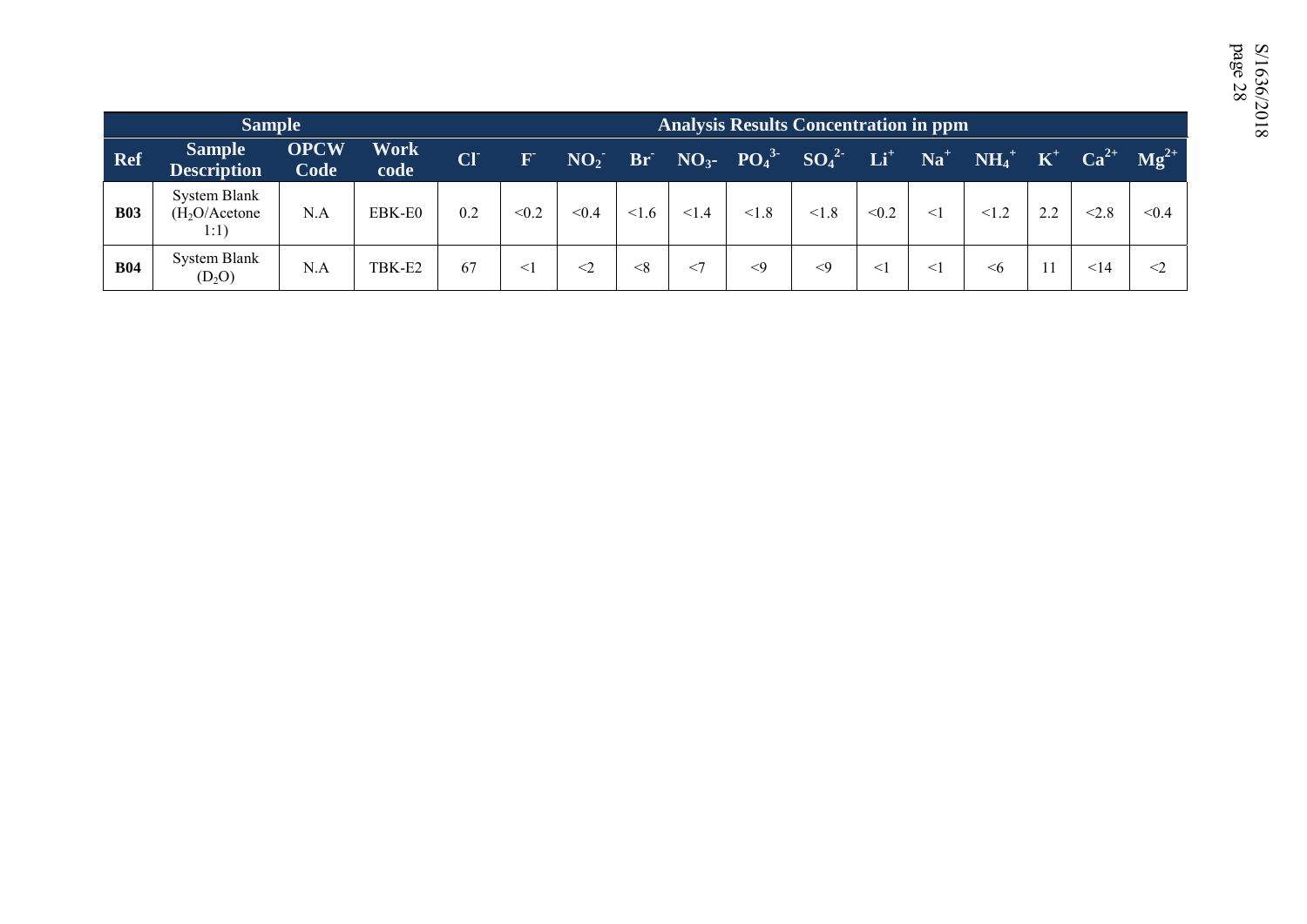## **6. CONCLUSIONS**

- 6.1 As with other allegations investigated by the FFM, the team was not able to visit secured sites immediately after the alleged incidents. The potential for access was made more difficult as the areas were predominantly military areas with ongoing conflict prior to the alleged incident through to the time this report was being drafted. The team therefore relied on: the testimony of interviewees, samples as made available by the interviewees, and limited hospital records.
- 6.2 Through interviews and review of video evidence supplied at interview, the FFM was able to determine that environmental samples, including metal parts, were retrieved from the sites of the respective allegations.
- 6.3 With regard to the alleged incident of 24 March 2017 in Ltamenah, the FFM had limited access to associated medical records and was unable to visit hospitals that may have admitted patients. The limited number of interviewees gave a consistent narrative of the incident, reported medical signs and symptoms, and the way in which samples were collected. The FFM was able to place witnesses at the site at the time and corroborate their medical assessment. Based on these factors, the FFM determined that 16 people displayed signs and symptoms—and resulting response to medication—consistent with acetylcholinesterase inhibition.
- 6.4 With respect to the same alleged incident, sample analysis results showed the presence of sarin and other chemicals, including potential impurities and breakdown products related to sarin. The FFM further noted that the results were consistent with those from the incident in Khan Shaykhun on 4 April 2017 where sarin was used, and the incident in Ltamenah on 30 March 2017, where sarin was likely used as a chemical weapon.
- 6.5 With regard to the alleged incident of 25 March 2017 in northwestern Ltamenah, while the FFM was unable to visit hospitals that may have admitted patients, the team were able to review hospital records and interview medical staff who provided treatment. Interviewees gave a consistent narrative of the incident, reported medical signs and symptoms, and the way in which samples were collected. The FFM was able to place witnesses at the site at the time and corroborate their medical assessment. Based on these factors, the FFM determined that 33 people displayed medical signs and symptoms associated with exposure to a chemical that primarily irritates tissue in the eyes, nose, throat, and lungs.
- 6.6 Also, with respect to the same alleged incident, analysis results from samples showed the presence of elevated levels of chloride. The FFM further notes the presence of chemicals that may be related to sarin. In the absence of information to the contrary, the FFM does not attribute the presence of these chemicals to this alleged incident, but instead determines their presence as being related to the very likely use of sarin the day before, and the decontamination of patients at this location.
- 6.7 The findings of the FFM in relation to these two incidents are as follows.
- 6.8 The FFM concludes that sarin was very likely used as a chemical weapon in the south of Ltamenah on 24 March 2017.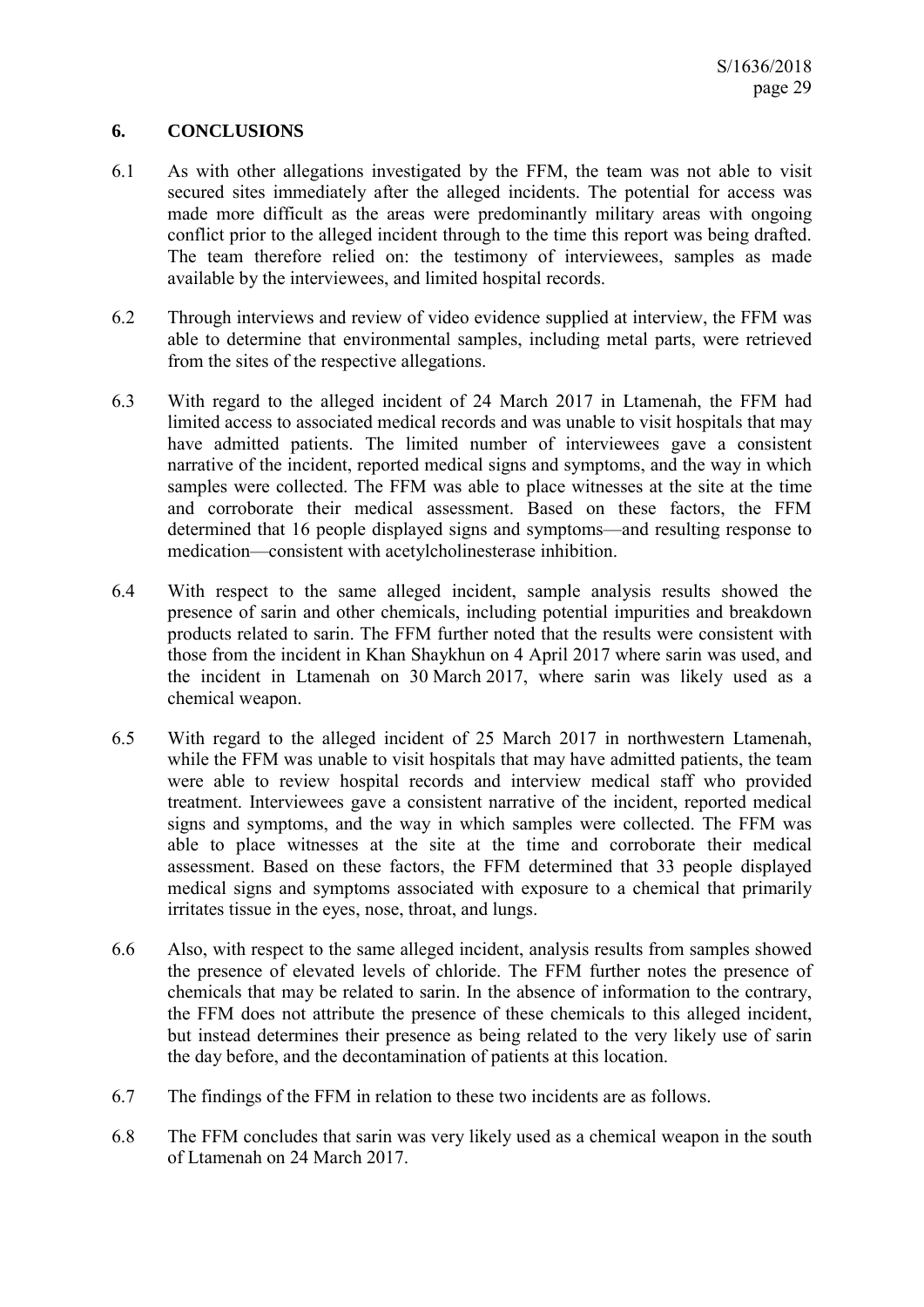S/1636/2018 page 30

6.9 The FFM determined that chlorine was released from cylinders through mechanical impact. The FFM concluded that chlorine was very likely used as a chemical weapon at Ltamenah hospital and the surrounding area on 25 March 2017.

Annexes (English only):

- Annex 1: Reference Documentation<br>Annex 2: Open Sources
- Open Sources
- Annex 3: Evidence Obtained by the FFM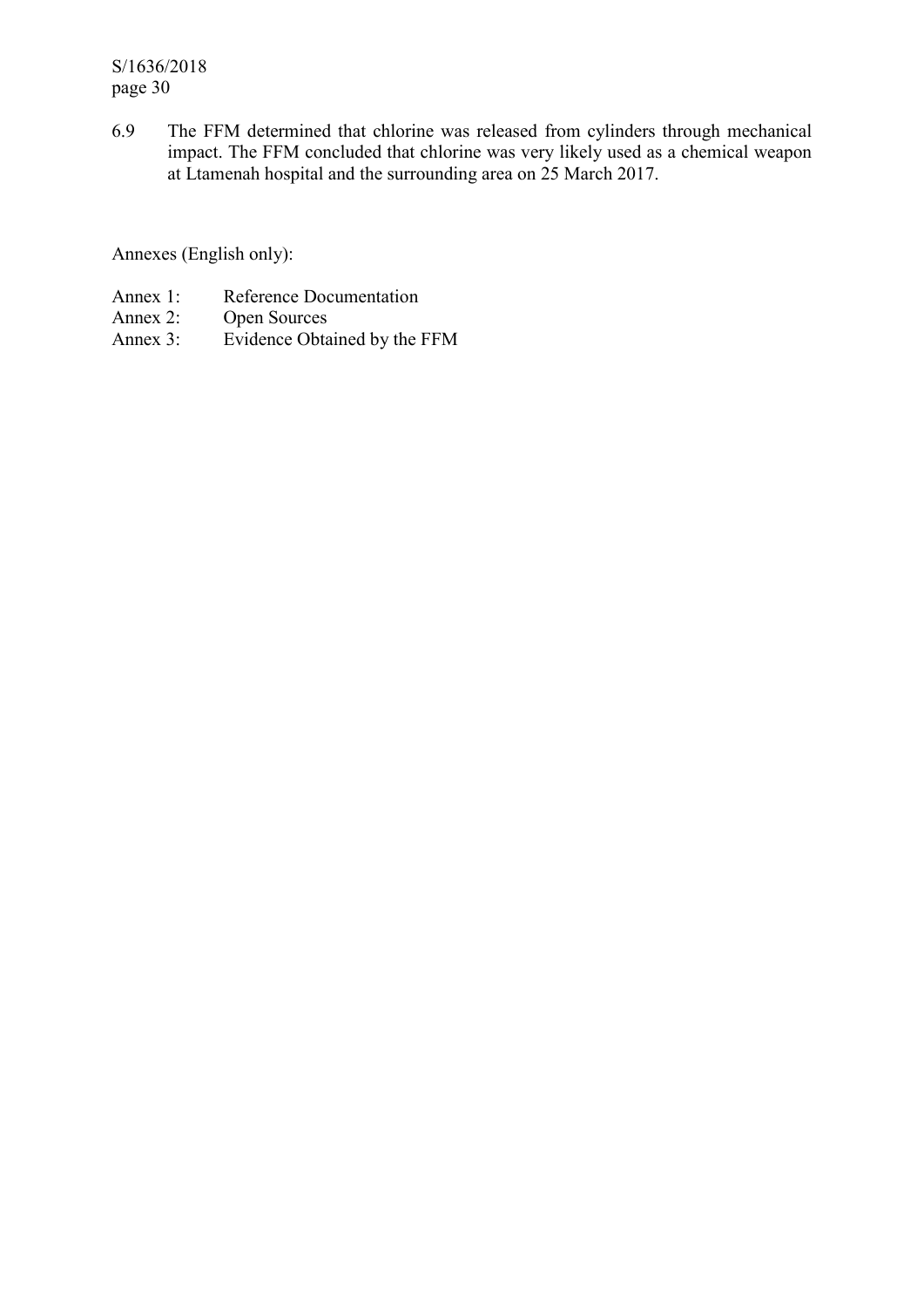# **Annex 1**

# **REFERENCE DOCUMENTATION**

|    | <b>Document Reference</b>                    | <b>Full title of Document</b>                                                                                                                                              |
|----|----------------------------------------------|----------------------------------------------------------------------------------------------------------------------------------------------------------------------------|
| 1. | QDOC/INS/SOP/IAU01<br>(Issue 1, Revision 1)  | Standard Operating Procedure for Evidence Collection,<br>Documentation, Chain-of-Custody and Preservation<br>during an Investigation of Alleged Use of Chemical<br>Weapons |
| 2. | QDOC/INS/WI/IAU05<br>(Issue 1, Revision 2)   | Work Instruction for Conducting Interviews during an<br>Investigation of Alleged Use                                                                                       |
| 3. | QDOC/INS/SOP/IAU02<br>(Is sue 1, Revision 0) | <b>Standard Operating Procedure</b><br>Investigation of Alleged Use (IAU) Operations                                                                                       |
| 4. | QDOC/INS/SOP/GG011<br>(Is sue 1, Revision 0) | Standard Operating Procedure for Managing Inspection<br>Laptops and other Confidentiality Support Materials                                                                |
| 5. | QDOC/LAB/SOP/OSA2<br>(Issue 1, Revision 2)   | Standard Operating Procedure for Off-Site Analysis of<br><b>Authentic Samples</b>                                                                                          |
| 6. | QDOC/LAB/WI/CS01<br>(Issue 1, Revision 2)    | Work Instruction for Handling of Authentic Samples<br>from Inspection Sites and Packing Off-Site Samples at<br>the OPCW Laboratory                                         |
| 7. | QDOC/LAB/WI/OSA3<br>(Issue 2, Revision 1)    | The chain of custody and documentation for OPCW<br>samples on-site                                                                                                         |
| 8. | QDOC/LAB/WI/OSA4<br>(Issue 1, Revision 3)    | Work Instruction for Packing of Off-Site Samples                                                                                                                           |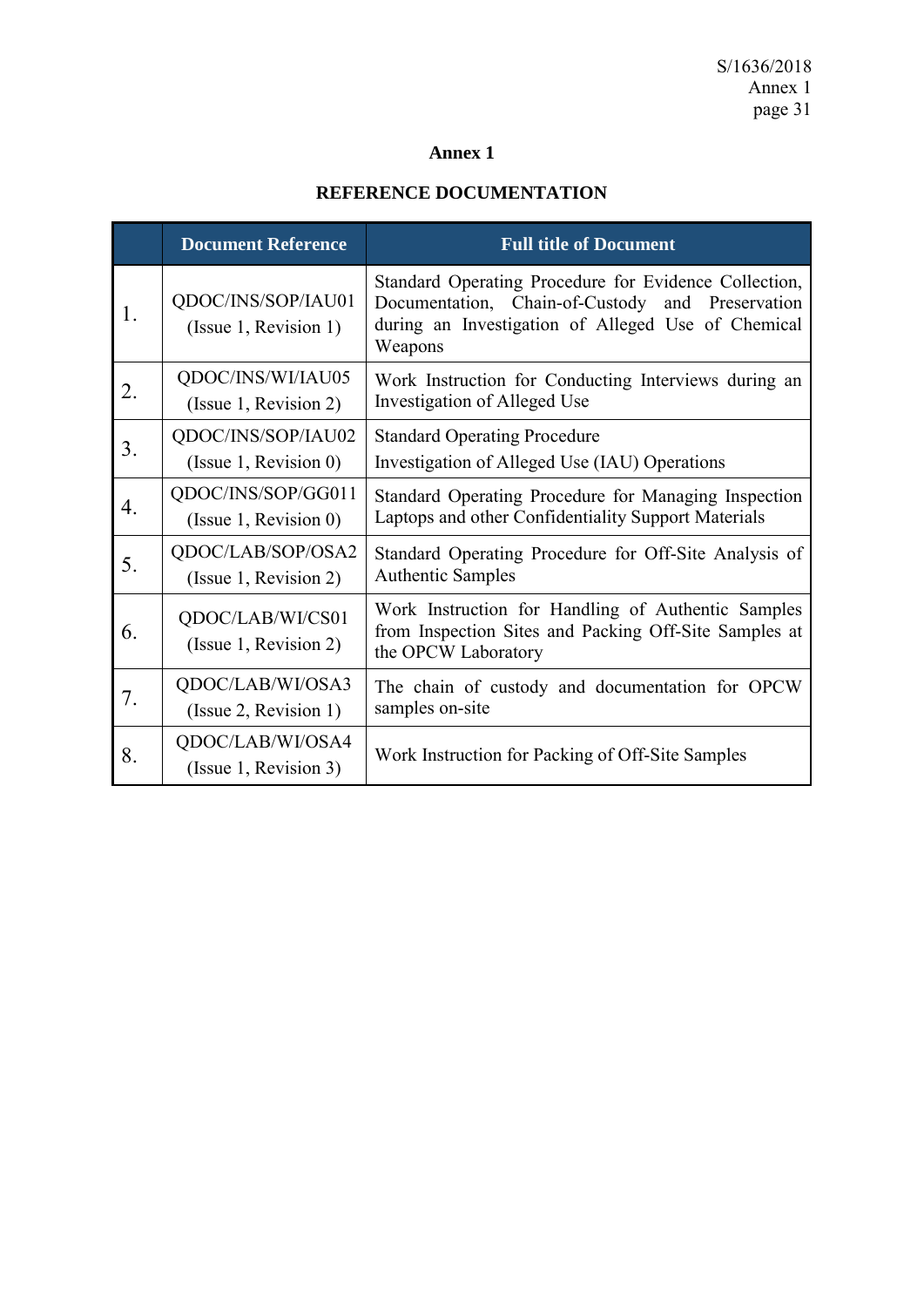### **Annex 2**

# **OPEN SOURCES**

# **Open source internet links related to the Al Ltamenah incident**  http://acloserlookonsyria.shoutwiki.com/wiki/Alleged\_Chemical\_Attacks,\_March\_25- April\_3,\_2017 http://eaworldview.com/2017/03/syria-daily-the-battle-for-qomhana-in-hamaprovince/#latamneh http://libyancivilwar.blogspot.nl/2017/03/syria-chlorine-allegations-march-25.html http://syria.liveuamap.com/en/2017/25-march-drshajulislam-patients-and-doctors-dyingfrom-gas http://syriadirect.org/news/surgeon-killed-dozens-injured-in-suspected-north-hama- %E2%80%98chlorine-gas%E2%80%99-attack/ http://www.shaam.org/news/syrianews/%D8%A7%D9%84%D9%85%D8%B1%D9%88%D8%AD%D9%8A%D8%A7% D8%AA-%D8%AA%D9%82%D8%B5%D9%81- %D9%85%D8%B4%D9%81%D9%89- %D8%A7%D9%84%D9%84%D8%B7%D8%A7%D9%85%D9%86%D8%A9- %D8%A8%D9%80-%D8%A7%D9%84%D9%83%D9%84%D9%88%D8%B1- %D8%A7%D9%84%D8%B3%D8%A7%D9%85- %D9%88%D8%A7%D8%B3%D8%AA%D8%B4%D9%87%D8%A7%D8%AF- %D8%A7%D9%84%D8%B7%D8%A8%D9%8A%D8%A8- %D8%B9%D9%84%D9%8A- %D8%A7%D9%84%D8%AF%D8%B1%D9%88%D9%8A%D8%B4- %D8%A7%D8%AE%D8%AA%D9%86%D8%A7%D9%82%D8%A7.html - واستشهاد-السام-الكلور -بــاللطامنة-مشفى-تقصف-المروحيات/http://www.shaam.org/news/syria-news .<br>html.اختناقا-الدرويش-علي-الطبيب https://shamna-news.com/?p=7543 https://syrianpc.com/فصف-على- $&\#1605:\&\#1588:\&\#1601:\&\#1609$ :- $&\&\#1575;\&\#1604;\&\#1604;\&\#1591;\&\#1575;\&\#1605;\&\#1606;\&\#1577;\text{--}$  $&$ #1576; $&$ #1585; $&$ #1610; $&$ #1601; $&$ #1581; $&$ #1605; $&$ #1575; $&$ #1577;  $&\#1575;\&\#1604;\&\#1588;\&\#1605;\&\#1575;\&\#1604;\/$  https://twitter.com/DrShajulIslam/status/845694091958648832 https://twitter.com/lbrahimmohamd/status/845695286559289344 https://twitter.com/SyriaCivilDef/status/845712375462420480/photo/1?ref\_src=twsrc%5 Etfw&ref\_url=https%3A%2F%2Fwww.bellingcat.com%2Fnews%2Fmena%2F2017%2F 10%2F09%2Fsummary-open-source-evidence-march-25th-2017-chlorine-attack-allataminah-hama%2F https://twitter.com/ZouhirAlShimale/status/845736156402716672 https://www.bellingcat.com/news/mena/2017/10/09/summary-open-source-evidencemarch-25th-2017-chlorine-attack-al-lataminah-hama/ https://www.enabbaladi.net/archives/139017 https://www.youtube.com/watch?v=ArZOQOlhswc&feature=youtu.be https://www.youtube.com/watch?v=blqik-GJzcM https://www.youtube.com/watch?v=qSDRyOSdU6I

https://www.youtube.com/watch?v=RpA07JqCrMY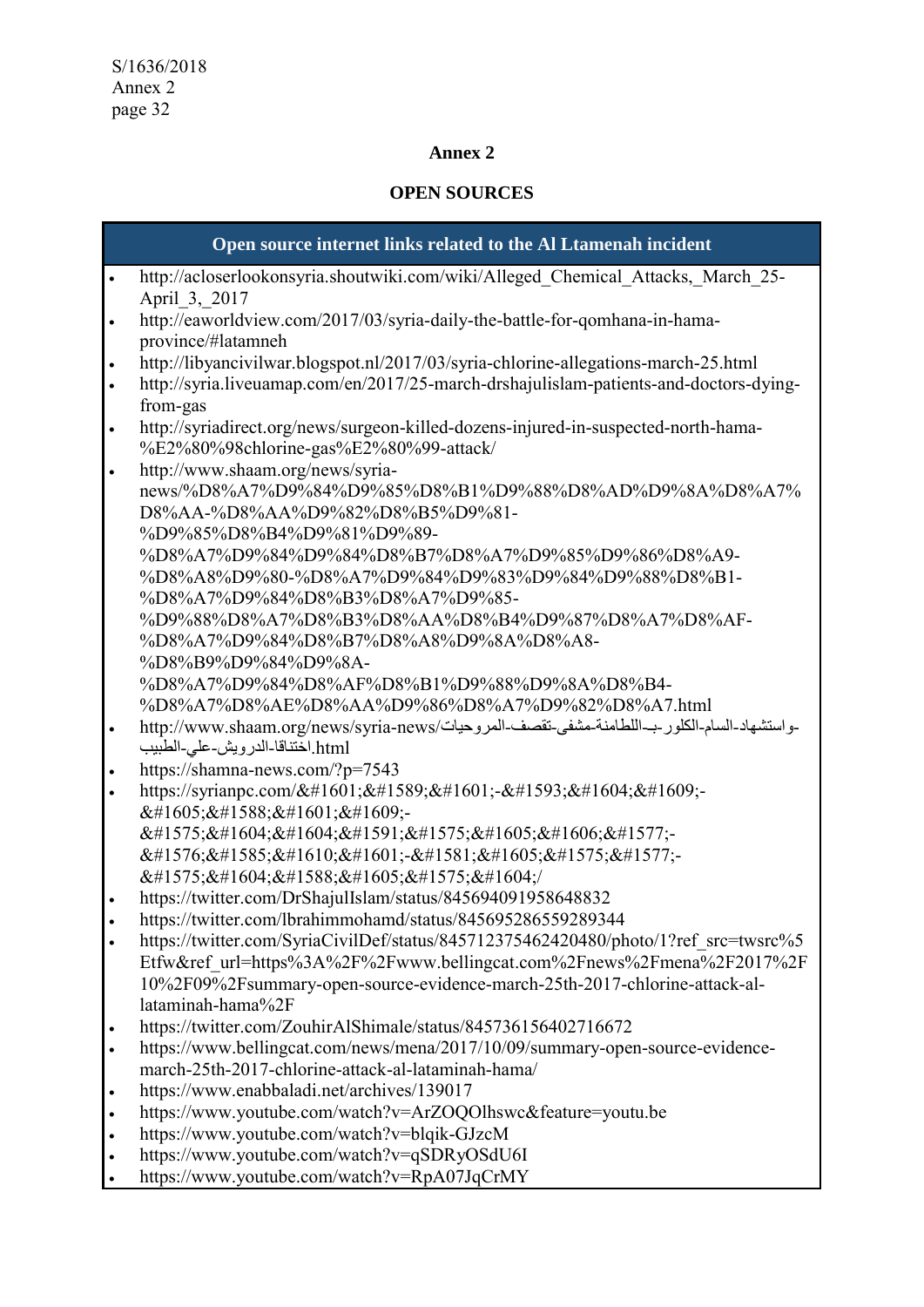#### **Annex 3**

#### **EVIDENCE OBTAINED BY THE FFM**

The table below summarises the list of physical evidence collected from various sources by the FFM. It is split into electronic evidence stored in electronic media storage devices such as USB sticks and micro SD cards, hard copy evidence and samples. Electronic files include audio-visual captions, still images and documents. Hardcopy files consist of various documents including drawings made by witnesses. The table also shows the list of samples collected from various sources including; environmental samples including gravel and soil and other samples including metal pieces and fragments.

# **TABLE 1: PHYSICAL EVIDENCE COLLECTED BY THE TEAM**

| <b>Entry</b><br><b>Number</b> | <b>Evidence description</b>                                              | <b>Evidence reference number</b> | <b>Evidence source</b> |
|-------------------------------|--------------------------------------------------------------------------|----------------------------------|------------------------|
|                               | Electronic and hard copy files and documents                             |                                  |                        |
| 1.                            | Kingston 16GB SD Card - Video recording                                  | 20170410130101                   | Handed over by 1301    |
| 2.                            | Kingston $4GB \mu SD$ Card - Audio recording                             | 20170410130102                   | Handed over by 1301    |
| 3.                            | Admittance papers $-33$ pages                                            | 20170410130103                   | Handed over by 1301    |
| 4.                            | Kingston 8GB $\mu$ SD Card - 4 videos, 15 photos                         | 20170410130104                   | Handed over by 1301    |
| 5.                            | Kingston 16GB SD Card and 32 32GB $\mu$ SD Card<br>- Video<br>recordings | 20170728139201                   | Handed over by 1392    |
| 6.                            | Kingston $32GB \mu SD$ Card - Audio recording                            | 20170728139202                   | Handed over by 1392    |
| 7 <sub>1</sub>                | Kingston 16GB SD Card - 1 pdf files                                      | 20170728139203                   | Handed over by 1392    |
| 8.                            | Drawing $-1$ page                                                        | 20170728139204                   | Handed over by 1392    |
| 9.                            | Kingston 16GB SD Card - Video recordings                                 | 20170812139601                   | Handed over by 1396    |

S/1636/2018 S/1636/2018 Annex page 33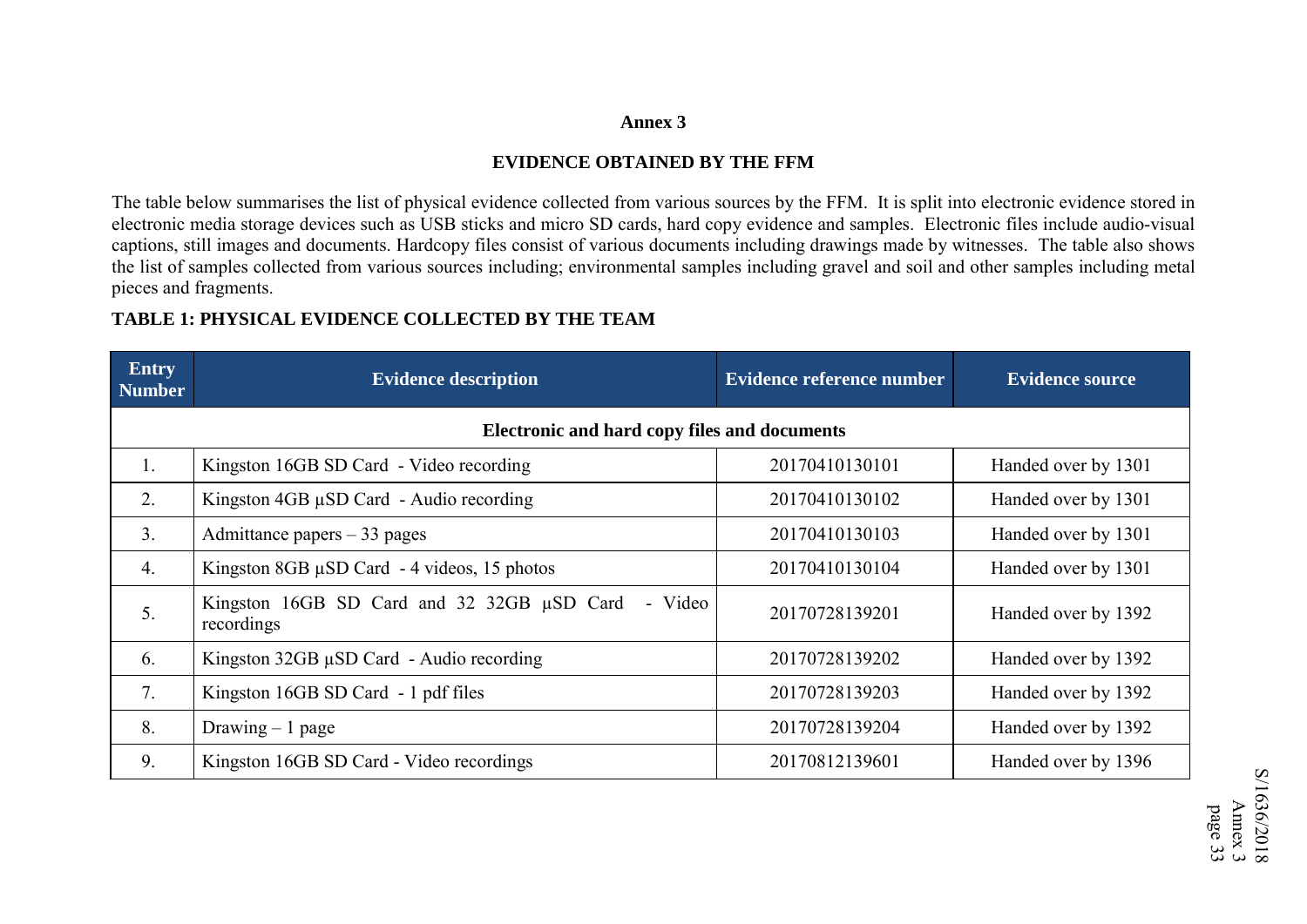| <b>Entry</b><br><b>Number</b> | <b>Evidence description</b>                              | <b>Evidence reference number</b> | <b>Evidence source</b> |
|-------------------------------|----------------------------------------------------------|----------------------------------|------------------------|
| 10.                           | Kingston 4GB µSD Card - Audio recording                  | 20170812139602                   | Handed over by 1396    |
| 11.                           | Kingston $32GB \mu SD$ Card $-54$ files                  | 20170812139603                   | Handed over by 1396    |
| 12.                           | Drawing $-1$ page                                        | 20170812139603                   | Handed over by 1396    |
| 13.                           | Kingston 32GB µSD Card - Video recording                 | 20170729139801                   | Handed over by 1398    |
| 14.                           | Kingston 32GB µSD Card - Audio recording                 | 20170729139802                   | Handed over by 1398    |
| 15.                           | Drawing $-1$ page                                        | 20170729139803                   | Handed over by 1398    |
| 16.                           | Kingston 16GB SD Card - Video recording                  | 20170729139901                   | Handed over by 1399    |
|                               | <b>Samples</b>                                           |                                  |                        |
| $\mathbf{1}$                  | Dr. Ali Darwish Scrubs: Trousers                         | 20170410130104                   | Handed over by 1301    |
| $\overline{2}$                | Dr. Ali Darwish Scrubs: Shirt                            | 20170410130105                   | Handed over by 1301    |
| $\overline{3}$                | Samples of chlorine casualties clothing: Hospital scrubs | 20170410130106                   | Handed over by 1301    |
| 4                             | Samples of chlorine casualties clothing: Shirt           | 20170410130107                   | Handed over by 1301    |
| $\mathfrak{S}$                | Samples of chlorine casualties clothing: Shirt           | 20170410130108                   | Handed over by 1301    |
| 6                             | Metal fragments from the barrel remnants                 | 20170410130109                   | Handed over by 1301    |
| $\overline{7}$                | Soil samples from Latamneh hospital                      | 20170410130110                   | Handed over by 1301    |
| 8                             | Soil Sample                                              | 20170410130111                   | Handed over by 1301    |
| 9                             | Soil Sample                                              | 20170410130112                   | Handed over by 1301    |
| 10                            | Paper sample, 50m away from impact point                 | 20170412135101                   | Syria Civil Defence    |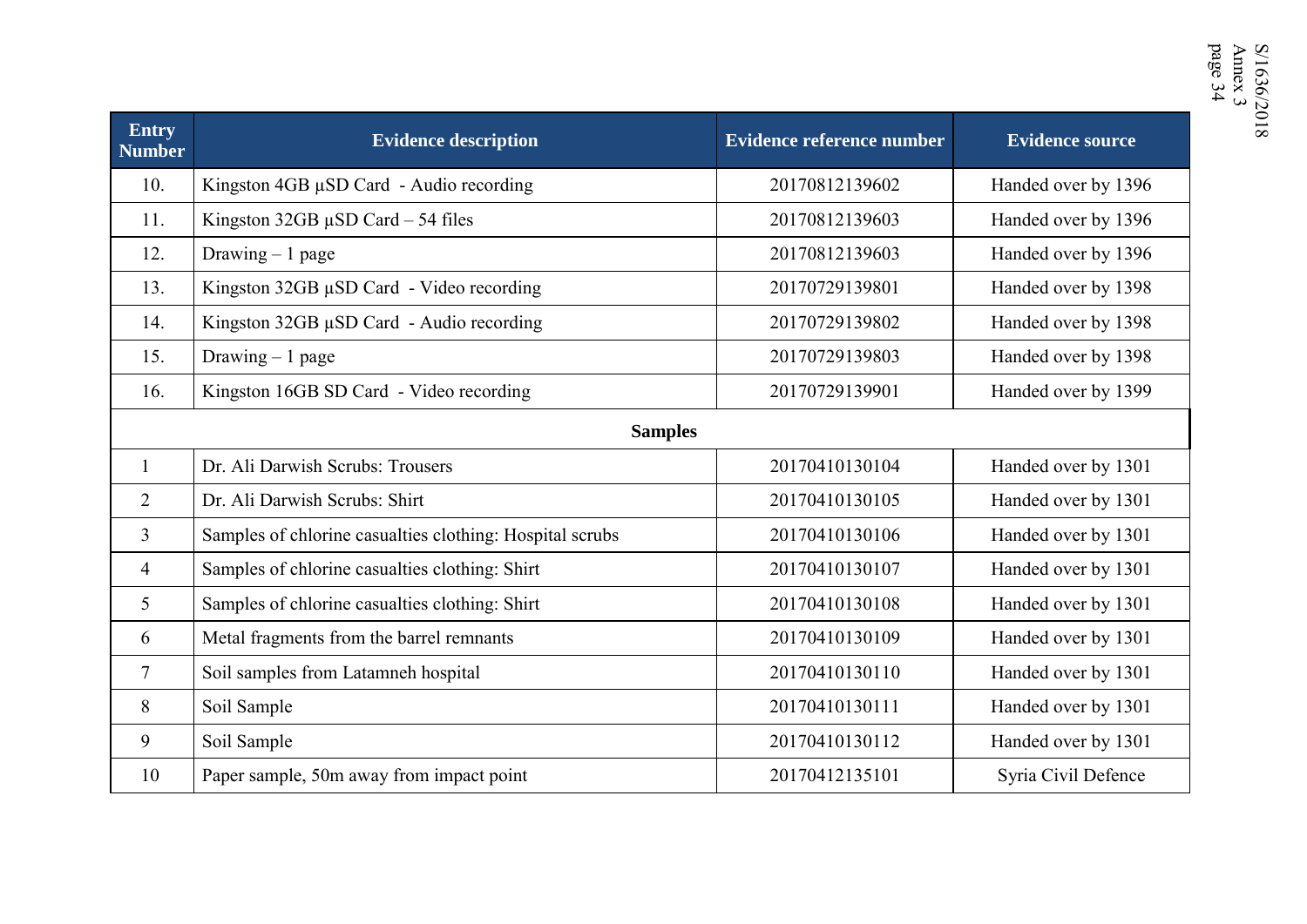| <b>Entry</b><br><b>Number</b> | <b>Evidence description</b>                        | <b>Evidence reference number</b> | <b>Evidence source</b> |
|-------------------------------|----------------------------------------------------|----------------------------------|------------------------|
| 11                            | Concrete, 50m away                                 | 20170412135102                   | Syria Civil Defence    |
| 12                            | Water next to barrel                               | 20170412135103                   | Syria Civil Defence    |
| 13                            | Water next to barrel                               | 20170412135104                   | Syria Civil Defence    |
| 14                            | Wipe from outer barrel                             | 20170412135105                   | Syria Civil Defence    |
| 15                            | <b>Blanket</b>                                     | 20170412135111                   | Syria Civil Defence    |
| 16                            | Scissors from operation room (Sharp Object)        | 20170412135112                   | Syria Civil Defence    |
| 17                            | Surgical tools from operation room (Sharp Objects) | 20170412135113                   | Syria Civil Defence    |
| 18                            | Clothes from OR, 150m away                         | 20170412135114                   | Syria Civil Defence    |
| 19                            | Soil from next to the barrel                       | 20170412135115                   | Syria Civil Defence    |
| 20                            | Mud next to the 2nd barrel                         | 20170412135116                   | Syria Civil Defence    |
| 21                            | Soil 50m away from 2nd barrel                      | 20170412135117                   | Syria Civil Defence    |
| 22                            | Soil 150m                                          | 20170412135118                   | Syria Civil Defence    |
| 23                            | Civil Defence Uniform: Pants                       | 20170412135119                   | Syria Civil Defence    |
| 24                            | Civil Defence Uniform: Jacket                      | 20170412135120                   | Syria Civil Defence    |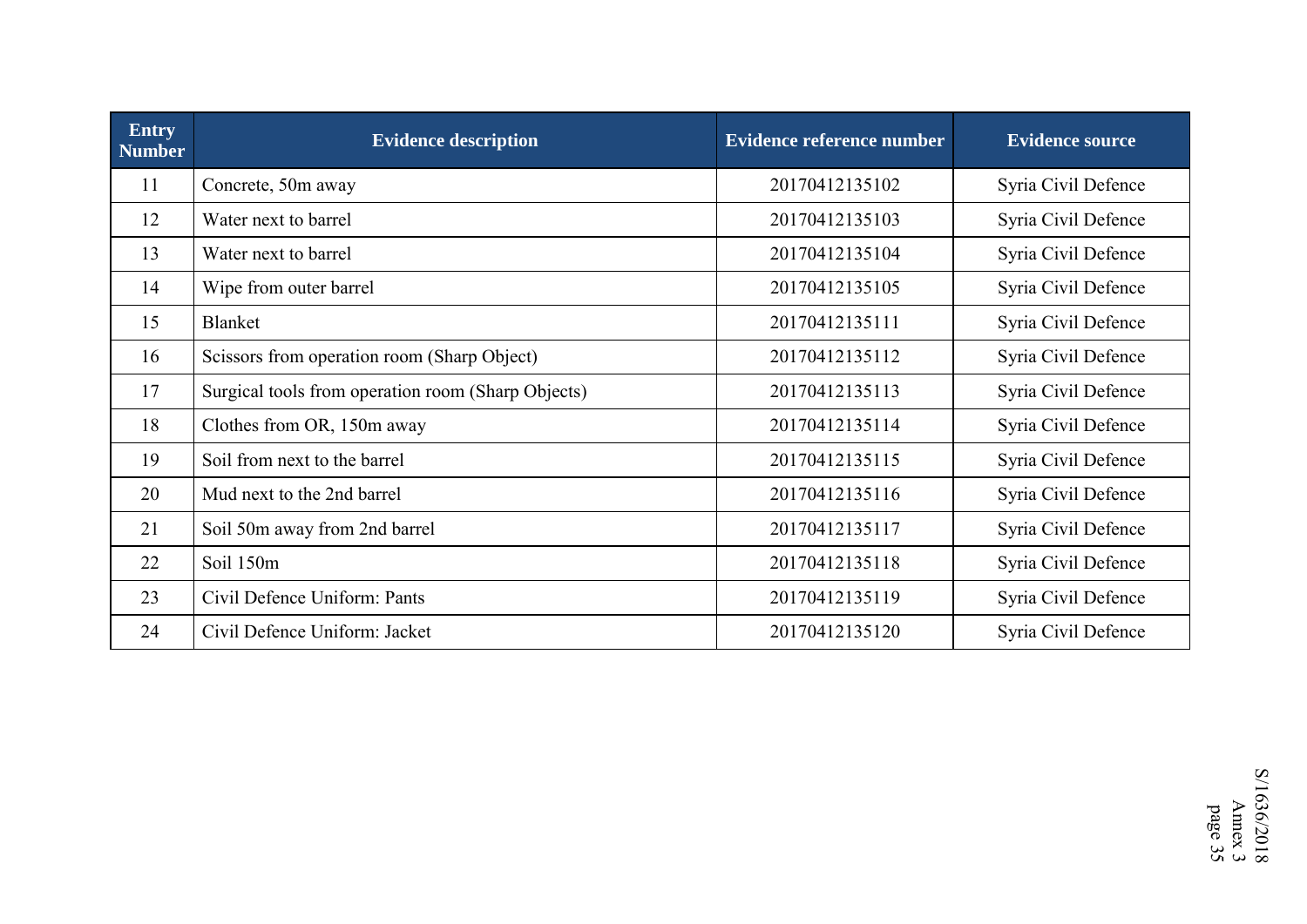# TABLE 2: ELECTRONIC EVIDENCE COLLECTED BY THE TEAM

| <b>Interview</b><br><b>Number</b> | <b>Folder Location</b>                                          |                                                                                            | <b>File Names</b>                                                     |                                                                                   |                                                                        |  |  |  |  |
|-----------------------------------|-----------------------------------------------------------------|--------------------------------------------------------------------------------------------|-----------------------------------------------------------------------|-----------------------------------------------------------------------------------|------------------------------------------------------------------------|--|--|--|--|
|                                   |                                                                 | WhatsApp Image 2017-04-10 at 15.30.02 (1)                                                  |                                                                       | WhatsApp Image 2017-04-10 at 15.30.08 (1)                                         |                                                                        |  |  |  |  |
|                                   |                                                                 | WhatsApp Image 2017-04-10 at 15.30.02                                                      |                                                                       | WhatsApp Image 2017-04-10 at 15.30.08                                             |                                                                        |  |  |  |  |
|                                   |                                                                 | WhatsApp Image 2017-04-10 at 15.30.03 (1)                                                  |                                                                       | WhatsApp Image 2017-04-10 at 15.30.10 (1)                                         |                                                                        |  |  |  |  |
|                                   |                                                                 | WhatsApp Image 2017-04-10 at 15.30.03                                                      |                                                                       | WhatsApp Image 2017-04-10 at 15.30.10                                             |                                                                        |  |  |  |  |
| 1301                              | $D$ : 1301 Evidence 1301                                        | WhatsApp Image 2017-04-10 at 15.30.04                                                      |                                                                       | WhatsApp Image 2017-04-10 at 15.30.11                                             |                                                                        |  |  |  |  |
|                                   |                                                                 | WhatsApp Image 2017-04-10 at 15.30.05                                                      |                                                                       | WhatsApp Video 2017-04-10 at 15.30.09 (1)                                         |                                                                        |  |  |  |  |
|                                   |                                                                 | WhatsApp Image 2017-04-10 at 15.30.06 (1)                                                  |                                                                       | WhatsApp Video 2017-04-10 at 15.30.09                                             |                                                                        |  |  |  |  |
|                                   |                                                                 | WhatsApp Image 2017-04-10 at 15.30.06                                                      |                                                                       | WhatsApp Video 2017-04-10 at 15.30.11                                             |                                                                        |  |  |  |  |
|                                   |                                                                 | WhatsApp Image 2017-04-10 at 15.30.07 (1)                                                  |                                                                       | WhatsApp Video 2017-04-10 at 16.08.06                                             |                                                                        |  |  |  |  |
|                                   |                                                                 | WhatsApp Image 2017-04-10 at 15.30.07                                                      |                                                                       |                                                                                   |                                                                        |  |  |  |  |
| 1392                              | $D:\1392\1392$ Evidence                                         |                                                                                            |                                                                       | (تقرير صادر عن مديرية صحة حماه حول استهداف مشفى اللطامنة بغاز الكلور 25-3-2017 (1 |                                                                        |  |  |  |  |
| 1396                              | $D:\1396\1396$<br>Evidence\Removable Disk                       |                                                                                            | link on you (filename)                                                |                                                                                   |                                                                        |  |  |  |  |
|                                   | D:\1396\1396                                                    | أخبار عربية - إشتباه (5)<br>باستخدام الكيمياوي ضد<br>مستشفى اللطامنة في #حماة<br>- YouTube | شهادة احد المصابين الذين<br>كانو بالمشفى                              | صور لكادر المشفى<br>والبراميل داخل المشفى التبى<br>(تحوي غاز الكلور (14           | صور لكادر المشفى<br>والبراميل داخل المشفى التى<br>(تحوي غاز الكلور (27 |  |  |  |  |
|                                   | Evidence\Removable Disk\ كيماوي<br>مشفى اللطامنة صور +فيديو هات | عشرات الإصابات (5)<br>جراء قصف بالغازات<br>السامة على مدينة اللطامنة<br>YouTube - بحماة    | صور لكادر المشفى<br>والبراميل داخل المشفى التي<br>(تحوي غاز الكلور (1 | صور لكادر المشفى<br>والبراميل داخل المشفى التي<br>(تحوي غاز الكلور (15            | صور لكادر المشفى<br>والبراميل داخل المشفى التي<br>(تحوي غاز الكلور (28 |  |  |  |  |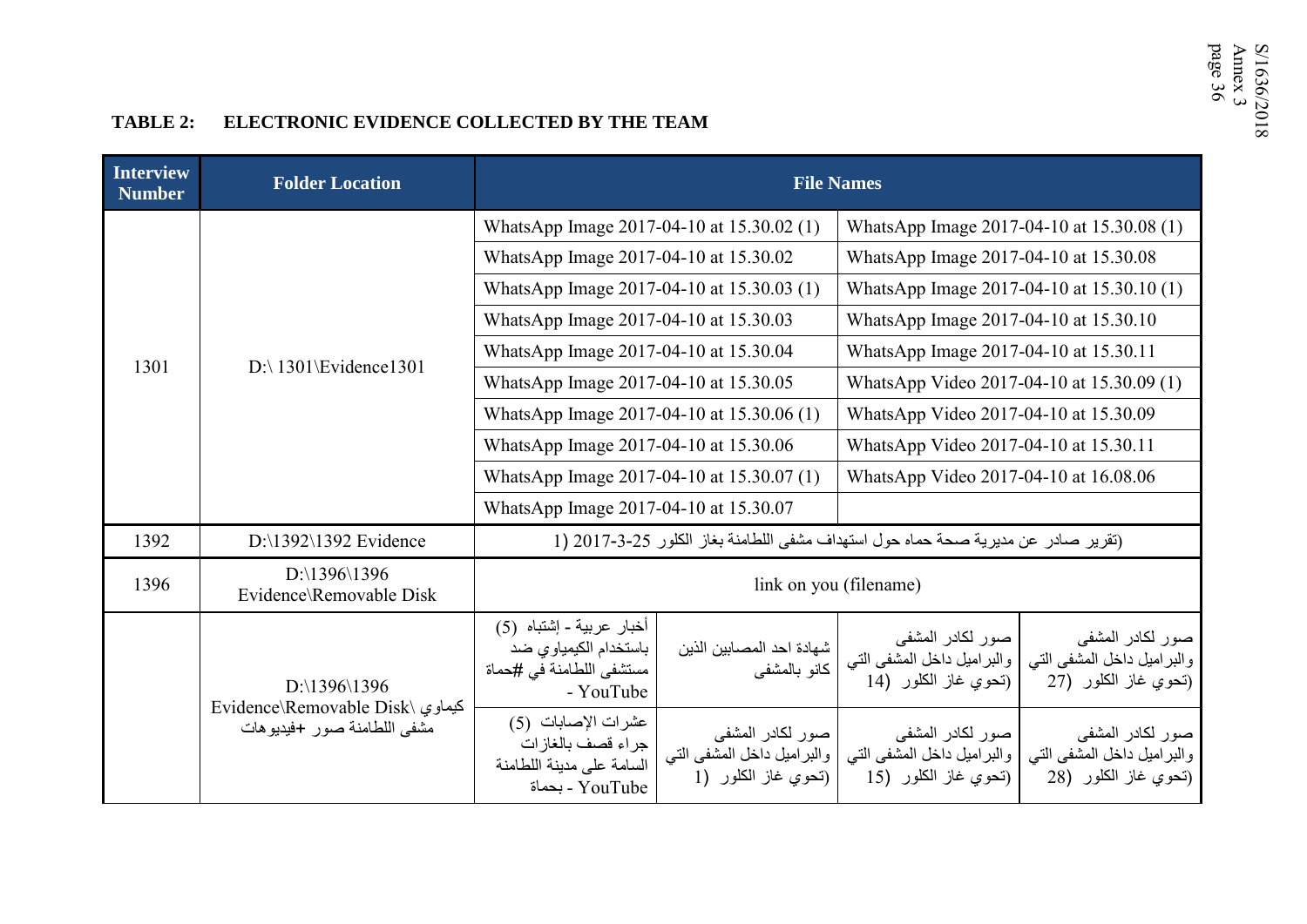| <b>Interview</b><br><b>Number</b> | <b>Folder Location</b> |                                                                                                                     | <b>File Names</b>                                                      |                                                                         |                                                                         |
|-----------------------------------|------------------------|---------------------------------------------------------------------------------------------------------------------|------------------------------------------------------------------------|-------------------------------------------------------------------------|-------------------------------------------------------------------------|
|                                   |                        | لحظة إلقاء الطيران (5)<br>المروحي براميل غاز<br>الكلور على مشفى اللطامنة<br>- وخروجه عن الخدمة<br>YouTube           | صور لکادر المشفى<br>والبراميل داخل المشفى التبي<br>(تحوي غاز الكلور (2 | صور لكادر المشفى<br>والبراميل داخل المشفى التي<br>(تحوي غاز الكلور (16  | صور لكادر المشفى<br>والبراميل داخل المشفى التبي<br>(تحوي غاز الكلور (29 |
|                                   |                        | للمرة الثالثة على (5)<br>التوالي طيران النظام<br>يقصف بغاز الكلور بلدة<br>ـ اللطامنة بريف حماة<br>YouTube           | صور لكادر المشفى<br>والبراميل داخل المشفى التي<br>(تحوي غاز الكلور (3  | صور لكادر المشفى<br>والبراميل داخل المشفى التي<br>(تحوي غاز الكلور (17  | صور لكادر المشفى<br>والبراميل داخل المشفى التي<br>(تحوي غاز الكلور (30  |
|                                   |                        | نافذة تفاعلية . طائرات (5)<br>النظام تستهدف مدينة<br>اللطامنة بريف حماة بمواد<br>YouTube(1) - كيميائية              | صور لكادر المشفى<br>والبراميل داخل المشفى التي<br>(تحوي غاز الكلور (4  | صور لكادر المشفى<br>والبراميل داخل المشفى التبي<br>(تحوي غاز الكلور (18 | صور لكادر المشفى<br>والبراميل داخل المشفى التبي<br>(تحوي غاز الكلور (31 |
|                                   |                        | نظام الأسد يقصف (5)<br>المدنيين بريف حماة بغاز<br>كيماوي سام أعراضه شديدة<br>و يعمل على ارتخاء<br>YouTube - الأعصاب | صور لكادر المشفى<br>والبراميل داخل المشفى التي<br>(تحوي غاز الكلور (5  | صور لكادر المشفى<br>والبراميل داخل المشفى التي<br>(تحوي غاز الكلور (19  | صور لكادر المشفى<br>والبراميل داخل المشفى التبي<br>(تحوي غاز الكلور (32 |
|                                   |                        | IMG-20170330-<br>WA0112                                                                                             | صور لكادر المشفى<br>والبراميل داخل المشفى التبي<br>(تحوي غاز الكلور (6 | صور لكادر المشفى<br>والبراميل داخل المشفى التبي<br>(تحوي غاز الكلور (20 | صور لكادر المشفى<br>والبراميل داخل المشفى التبي<br>(تحوي غاز الكلور (33 |
|                                   |                        | IMG-20170330-<br>WA0115                                                                                             | صور لكادر المشفى<br>والبراميل داخل المشفى التبي<br>(تحوي غاز الكلور (7 | صور لكادر المشفى<br>والبراميل داخل المشفى التبي<br>(تحوي غاز الكلور (21 | صور لكادر المشفى<br>والبراميل داخل المشفى التبي<br>(تحوي غاز الكلور (34 |